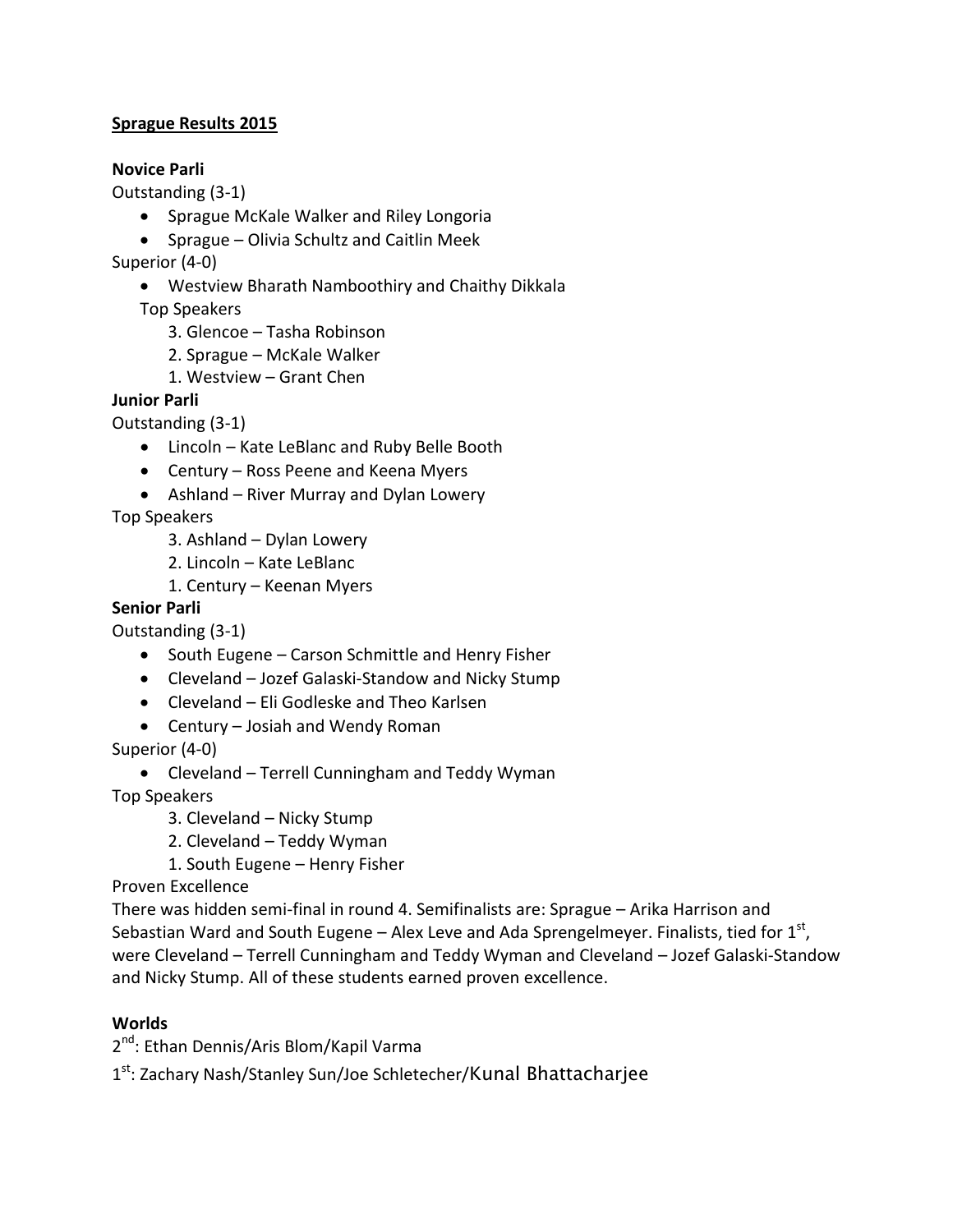#### **Novice Policy**

Outstanding (3-1)

- · OES Jack Casalino and Noah Solomon Superior (4-0)
- - · Lincoln Ashok Kaushik and Robert Cagle
- Top Speakers
	- 3. Lincoln Madeline Gochee
	- 2. Robert Cagle
	- 1. Ashok Kaushik

#### **Junior Policy**

Outstanding (3-1)

- · OES Julianna Zhao and Quattro Musser Superior (4-0)
	- · OES Vaughn Siker and Julia Witteman

Top Speakers

- 3. OES Julianne Zhao
- 2. OES Vaughn Siker
- 1. OES Julia Witteman

#### **Senior Policy**

Outstanding (3-1)

- · Lake Oswego Marcus Avery and Dan Tudorica
- Superior (4-0)
	- · OES Soren Little and Cyrus Johannes
- Top Speakers
	- 3. Oak Hill Laurel Eddins
	- 2. Oak Hill Emma Rosander
	- 1. Clackamas Jonathan Lee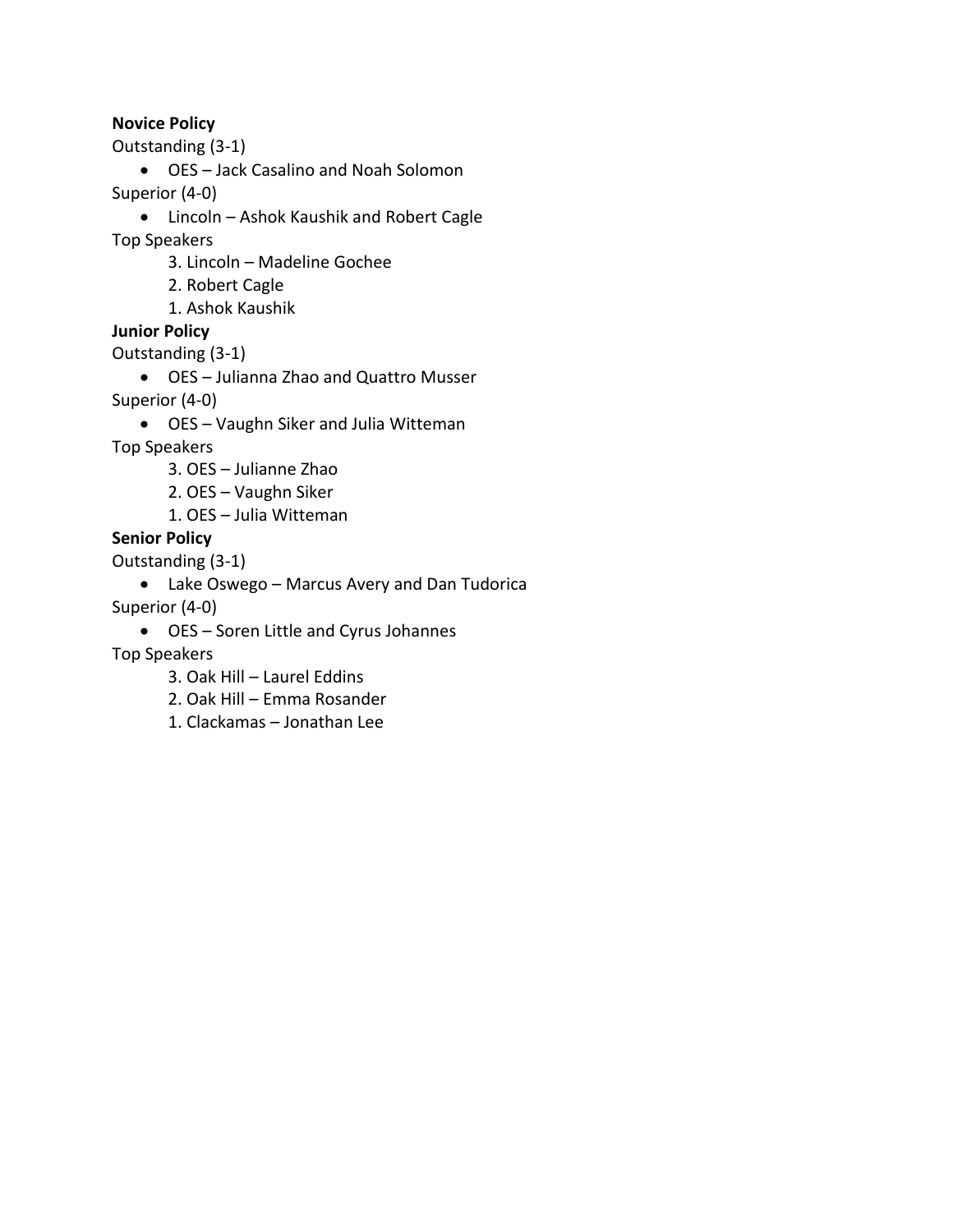#### **Novice LD**

Outstanding (3-1)

- · Cleveland Mia Bolte
- · OES Simran Jhooty

Superior (4-0)

· Westview – Divya Amirtharaj

Top Speakers

- 3. Cleveland Mia Bolte
- 2. South Eugene Ava Vasconcellos
- 1. Westview Divya Amirtharaj

#### **Open LD**

Outstanding (3-1)

- · Cleveland Teddy Wyman
- · Cleveland Glen Skahill
- · Westview Shuxi Wu
- · Clackamas Nicole Zhen

Superior (4-0)

· Westview – Aditya Jain

Top Speakers

- 3. Sprague Lindsey Williams
- 2. Cleveland Teddy Wyman
- 1. Cleveland Glen Skahill

#### **Open Public Forum**

Outstanding (3-1)

- · Lakeridge Rachel Winningham and Greg Bisbjerg
- · Lake Oswego Joe Lantow and Jason O'Brien
- · Ashland Ian Shibly-Styer and Daniel Noonan
- · Glencoe Tasha Robinson and Ryan Barger
- · Cleveland Terrell Cunningham and Josepher Brower

Superior (4-0)

· Westview – Adit Gupta and Rohan Ajjarapu

Top Speakers

- 3. Cleveland Terrell Cunningham
- 2. Westview Mallika Moghe
- 1. Glencoe Ryan Barger

Proven Excellence

There was hidden semi-final in round 4. Semifinalists are: Lake Oswego – Joe Lantow and Jason O'Brien and Ashland – Ian Shibly-Styer and Daniel Noonan.  $2^{nd}$  is Glencoe – Tasha Robinson and Ryan Barger.  $1<sup>st</sup>$  is Westview – Adit Gupta and Rohan Ajjarapu

All of these students earned proven excellence.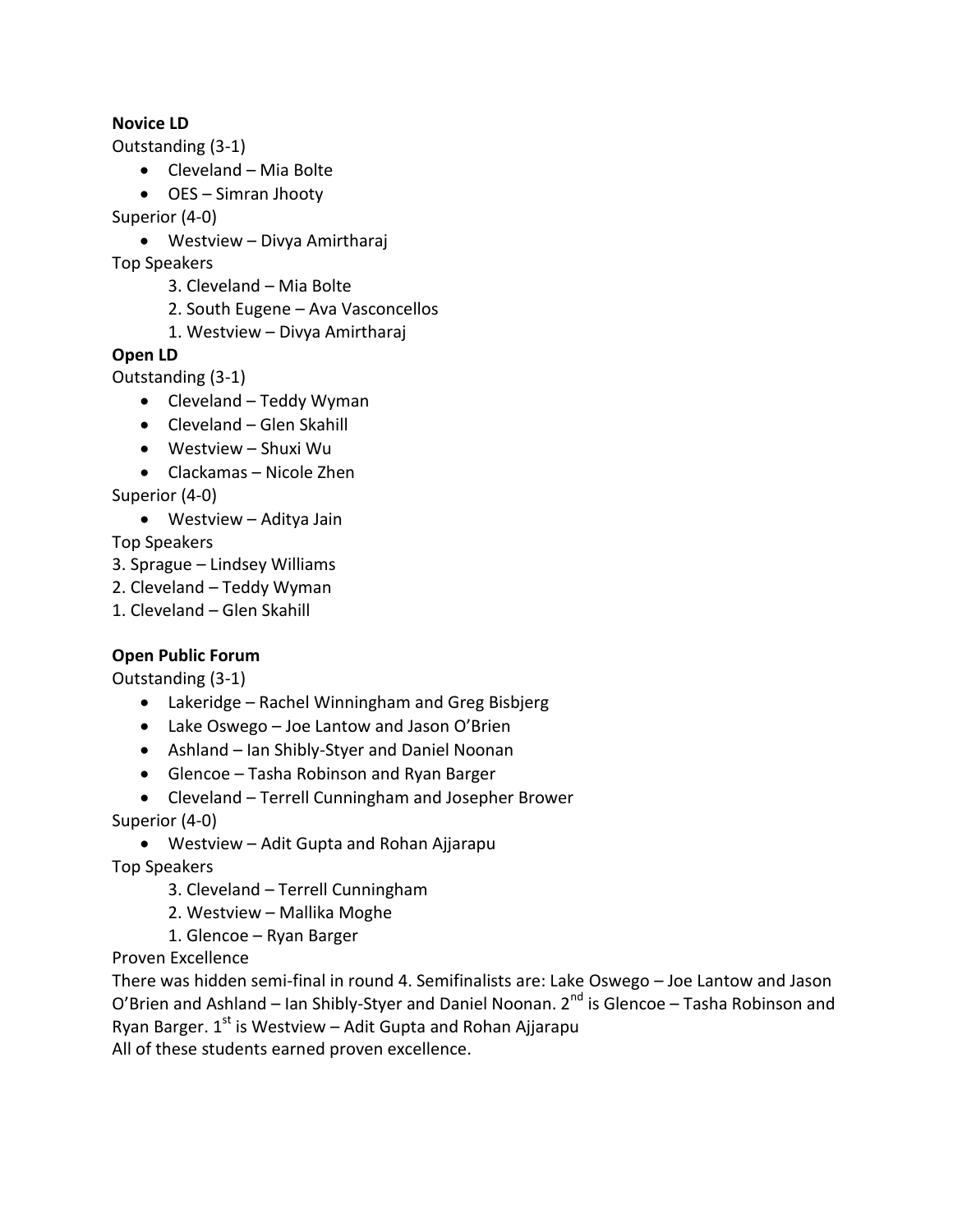## **Sprague Invitational Debates -- Novice CX** Salem, OR **November 14, 2015**

|                                | ROUND <sub>1</sub>                             | <b>ROUND 2</b>                                     | <b>ROUND 3</b>                                | <b>ROUND4</b>                                      |                                    |
|--------------------------------|------------------------------------------------|----------------------------------------------------|-----------------------------------------------|----------------------------------------------------|------------------------------------|
| Ashland PK<br>Ashland          | Neg<br>L<br>LincolMG<br>Silberman              | W<br><b>AFF</b><br><b>BarlowCB</b><br>Eddins Kei   | W<br><b>AFF</b><br>Oak HiHM<br>Mills Greg     | L<br>Neg<br>LincolKC<br>Johnson Pa                 | 102.00<br>$2 - 2$<br>207.00        |
| Claire Pryor<br>Dylan Kistler  | 26<br>26                                       | 27<br>28                                           | 25<br>25                                      | 24<br>26                                           | 102.00<br>51.00<br>52.00<br>105.00 |
| <b>Barlow CB</b><br>Barlow     | <b>AFF</b><br>L<br>LincolKC<br>Johannes E      | $\mathbf{L}$<br>Neg<br>AshlanPK<br>Eddins Kei      | L<br><b>AFF</b><br>LincolMG<br>Little Mar     | L<br>Neg<br>Oak HiHM<br>Grainey MI                 | 107.00<br>$0 - 4$<br>213.00        |
| Katie Card<br>Gabe Baird       | 26<br>27                                       | 27<br>27                                           | 27<br>28                                      | 25<br>26                                           | 53.00<br>105.00<br>108.00<br>54.00 |
| Lincoln KC<br>Lincoln          | W<br>Neg<br><b>BarlowCB</b><br>Johannes E      | W<br><b>AFF</b><br>Oak HiHM<br>Little Mar          | W<br><b>AFF</b><br><b>OES CS</b><br>Silberman | W<br>AFF<br>AshlanPK<br>Johnson Pa                 | 112.00<br>$4 - 0$<br>221.00        |
| Ashok Kaushik<br>Robert Cagle  | 29<br>28                                       | 28<br>28                                           | 28<br>28                                      | 27<br>25                                           | 56.00 112.00<br>56.00 109.00       |
| Lincoln MG<br>Lincoln          | W<br><b>AFF</b><br>AshlanPK<br>Silberman       | $\mathbf{L}$<br>Neg<br><b>OES CS</b><br>Miller Jas | W<br>Neg<br><b>BarlowCB</b><br>Little Mar     | $\mathbf{L}$<br>AFF<br><b>OES CS</b><br>Mills Greg | 107.00<br>$2 - 2$<br>212.00        |
| Raja Moreno<br>Madeline Gochee | 28<br>29                                       | 25<br>27                                           | 27<br>28                                      | 24<br>24                                           | 104.00<br>52.00<br>55.00 108.00    |
| <b>OES CS</b><br><b>OES</b>    | W<br>Neg<br>Oak HiHM<br>Johnson Pa             | W<br><b>AFF</b><br>LincolMG<br>Miller Jas          | L<br>Neg<br>LincolKC<br>Silberman             | W<br>Neg<br>LincolMG<br>Mills Greg                 | 106.00<br>$3-1$<br>211.00          |
| Jack Casalino<br>Noah Solomon  | 24<br>27                                       | 25<br>27                                           | 27<br>27                                      | 27<br>27                                           | 103.00<br>52.00<br>54.00<br>108.00 |
| Oak Hill HM<br>Oak Hill        | <b>AFF</b><br>L<br><b>OES CS</b><br>Johnson Pa | ${\bf L}$<br>Neg<br>LincolKC<br>Little Mar         | L<br>Neg<br>AshlanPK<br>Mills Greg            | W<br><b>AFF</b><br><b>BarlowCB</b><br>Grainey MI   | 100.00<br>$1 - 3$<br>198.00        |
| Morgan Henery<br>Maia Morgan   | 23<br>23                                       | 26<br>26                                           | 24<br>24                                      | 27<br>25                                           | 100.00<br>50.00<br>98.00<br>49.00  |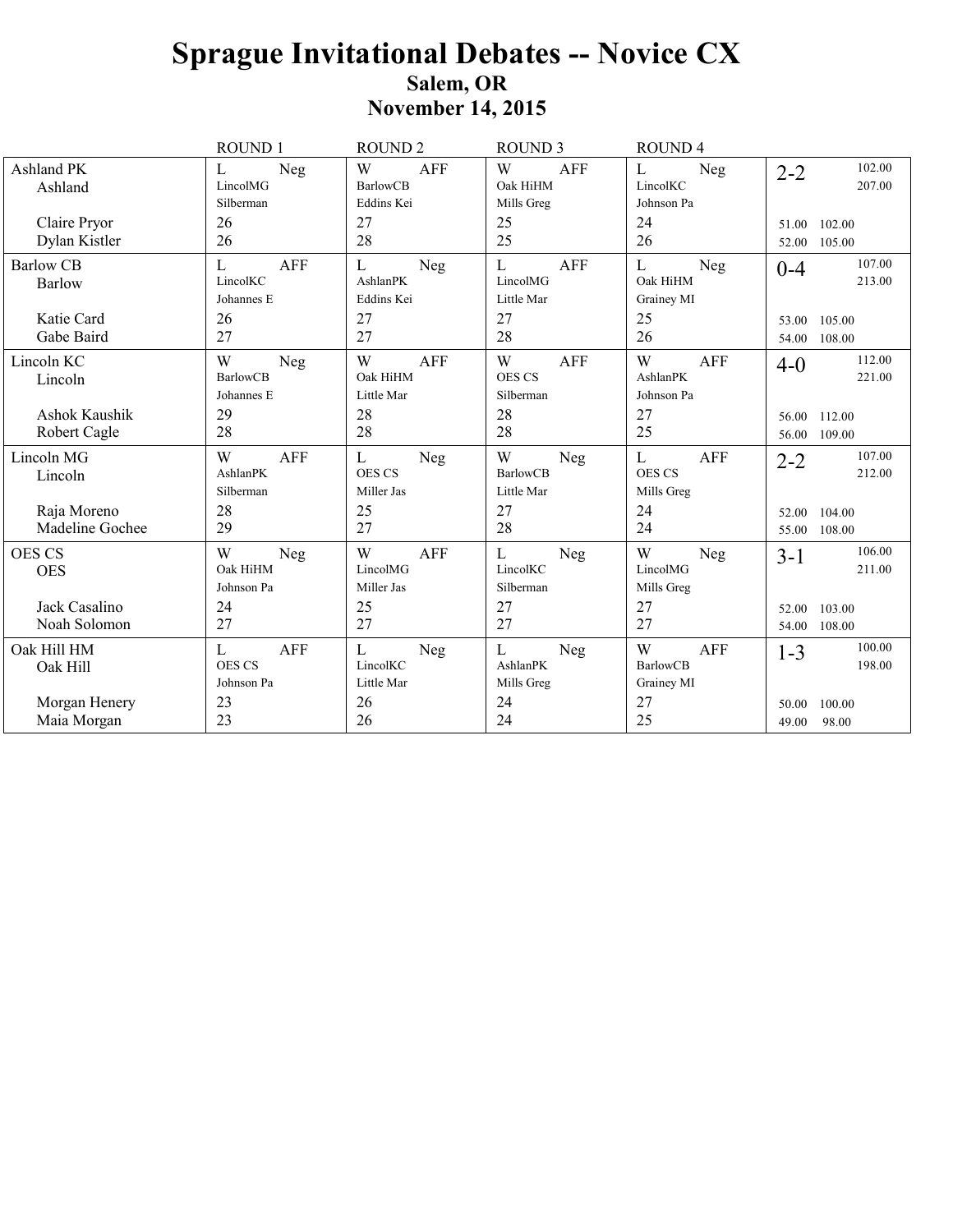|                           | <b>ROUND1</b>               | <b>ROUND 2</b>             | <b>ROUND 3</b>       | <b>ROUND4</b>   |                            |
|---------------------------|-----------------------------|----------------------------|----------------------|-----------------|----------------------------|
| Clackamas HL<br>Clackamas | <b>AFF</b><br>L<br>WestviSR | L<br>Neg<br>WestviWS       | L<br>Neg<br>WestviBL |                 | 90.00<br>$0 - 3$<br>143.00 |
|                           | <b>Hawley Bas</b>           | Johannes E                 | Wyman Ty             |                 |                            |
| William Lau               | 23                          | 26.5                       | 22                   |                 | 71.50<br>45.00             |
| William Lau               | 23                          | 26.5                       | 22                   |                 | 71.50<br>45.00             |
| <b>OES SW</b>             | W<br><b>AFF</b>             | W<br>Neg                   | W<br><b>AFF</b>      | W<br><b>AFF</b> | 110.00<br>$4 - 0$          |
| <b>OES</b>                | WestviBL                    | WestviSR                   | WestviWS             | WestviSR        | 217.00                     |
|                           | Eddins Kei                  | Grainey MI                 | Hawley Bas           | Miller Jas      |                            |
| Vaughan Siker             | 28                          | 23                         | 28                   | 27              | 106.00<br>55.00            |
| Julia Witteman            | 27                          | 28                         | 28                   | 28              | 111.00<br>56.00            |
| <b>OES ZM</b>             | W<br>Neg                    | W<br><b>AFF</b>            | $\Gamma$<br>Neg      | W<br><b>AFF</b> | 101.00<br>$3 - 1$          |
| <b>OES</b>                | WestviWS                    | WestviBL                   | WestviSR             | WestviWS        | 197.00                     |
|                           | McLain Sus                  | Silberman                  | Sprengelme           | Amo Dylan       |                            |
| Julianne Zhao             | 23                          | 27                         | 26                   | 27              | 103.00<br>53.00            |
| Quattro Musser            | 18                          | 28                         | 22                   | 26              | 48.00<br>94.00             |
| Westview BL               | $\mathbf L$<br>Neg          | $\mathbf L$<br>Neg         | W<br>AFF             | W<br>Bye        | 102.00<br>$2 - 2$          |
| Westview                  | <b>OES SW</b>               | <b>OES ZM</b>              | ClackaHL             |                 | 208.00                     |
|                           | Eddins Kei                  | Silberman                  | Wyman Ty             |                 |                            |
| Maya Bedge                | 25                          | 28                         | 25                   | 26              | 51.00<br>104.00            |
| Sim Low                   | 25                          | 29                         | 24                   | 26              | 104.00<br>51.00            |
| Westview SR               | W<br>Neg                    | $\mathbf{L}$<br><b>AFF</b> | <b>AFF</b><br>W      | L<br>Neg        | 100.00<br>$2 - 2$          |
| Westview                  | ClackaHL                    | <b>OES SW</b>              | <b>OES ZM</b>        | <b>OES SW</b>   | 197.00                     |
|                           | <b>Hawley Bas</b>           | Grainey MI                 | Sprengelme           | Miller Jas      |                            |
| Aneesh Saripalli          | 24                          | 26                         | 23                   | 25              | 98.00<br>49.00             |
| Shahir Rahman             | 26                          | 24                         | 24                   | 25              | 99.00<br>49.00             |
| Westview WS               | <b>AFF</b><br>L             | W<br><b>AFF</b>            | L<br>Neg             | L<br>Neg        | 100.00<br>$1 - 3$          |
| Westview                  | <b>OES ZM</b>               | ClackaHL                   | <b>OES SW</b>        | <b>OES ZM</b>   | 190.00                     |
|                           | McLain Sus                  | Johannes E                 | Hawley Bas           | Amo Dylan       |                            |
| Austin Wang               | 18                          | 26                         | 25                   | 24              | 93.00<br>49.00             |
| Pranay Sharma             | 20                          | 26                         | 26                   | 25              | 97.00<br>51.00             |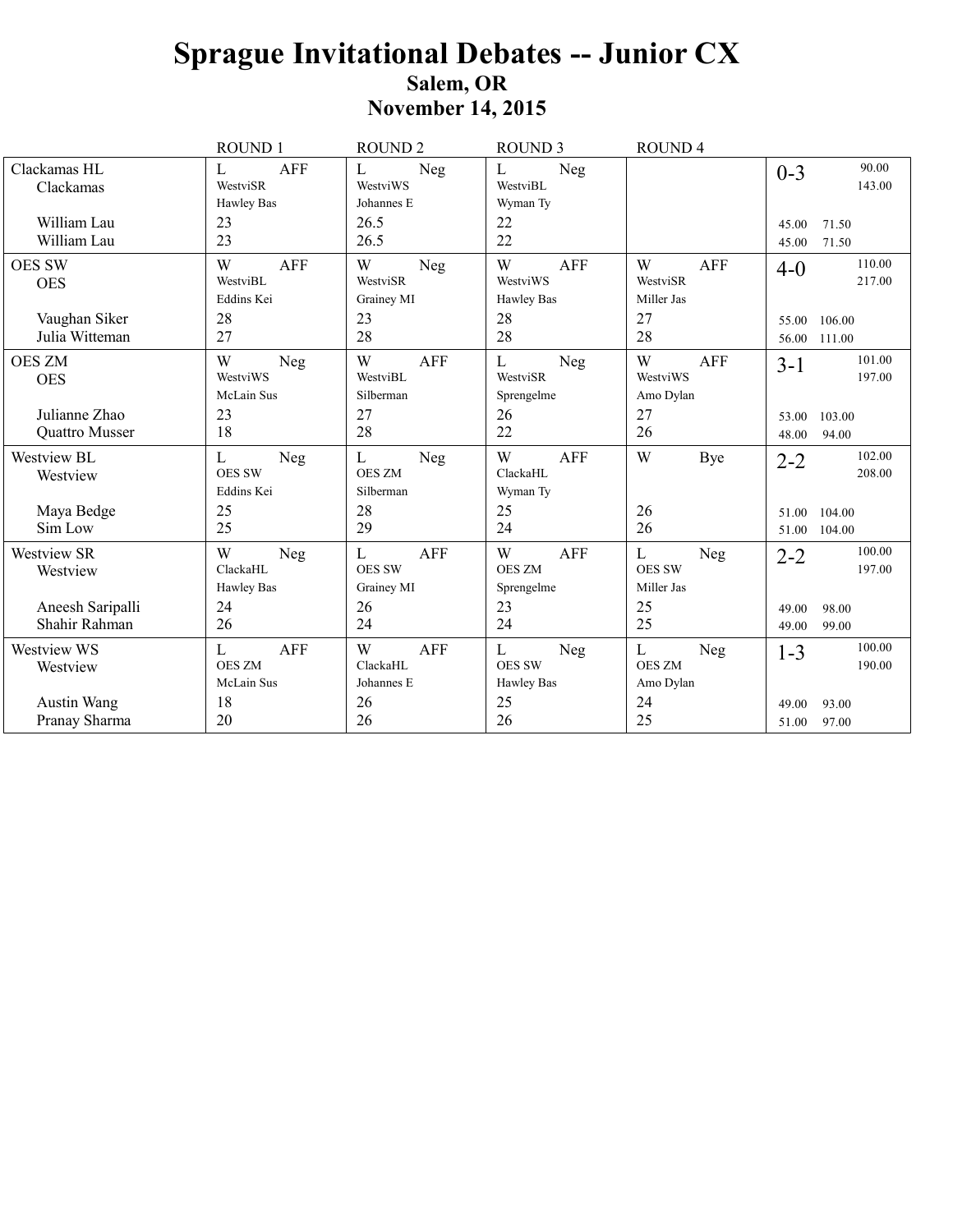|                                                                 | ROUND 1                                                       | <b>ROUND 2</b>                                                      | <b>ROUND 3</b>                                          | <b>ROUND4</b>                                                  |                                                                 |
|-----------------------------------------------------------------|---------------------------------------------------------------|---------------------------------------------------------------------|---------------------------------------------------------|----------------------------------------------------------------|-----------------------------------------------------------------|
| <b>Barlow WS</b><br>Barlow                                      | W<br>Neg<br>Oak HiER<br>Little Mar                            | L<br><b>AFF</b><br><b>OESLJ</b><br>Johnson Pa                       | $\mathbf L$<br>Neg<br>ClackaLL<br>Amo Dylan             | W<br><b>AFF</b><br><b>OES GL</b><br>Wyman Ty                   | 108.00<br>$2 - 2$<br>214.00                                     |
| Rachael Wilczewski<br>Austin Schubert                           | 27<br>28                                                      | 24<br>27                                                            | 27<br>27                                                | 26<br>28                                                       | 53.00 104.00<br>55.00 110.00                                    |
| Clackamas LL<br>Clackamas                                       | W<br><b>AFF</b><br><b>OES GR</b><br>Mills Greg                | $\mathbf L$<br>Neg<br>Lake OAT<br>Sprengelme                        | W<br><b>AFF</b><br><b>BarlowWS</b><br>Amo Dylan         | $\mathbf{L}$<br>Neg<br><b>OESLJ</b><br>Silberman               | 106.00<br>$2 - 2$<br>212.00                                     |
| Jonathan Lee<br>Kacie Lee                                       | 30<br>20                                                      | 29<br>23                                                            | 29<br>25                                                | 30<br>26                                                       | 59.00<br>118.00<br>48.00<br>94.00                               |
| Cleveland SK<br>Cleveland<br>Quinn Samoulidis<br>Mathias Knight | $\mathbf{L}$<br>Neg<br><b>OESLJ</b><br>Clark Loga<br>20<br>22 | $\mathbf L$<br><b>AFF</b><br><b>OES GR</b><br>Amo Dylan<br>26<br>25 | $\mathbf{L}$<br>Neg<br>OES GL<br>McLain Sus<br>26<br>26 | $\mathbf L$<br>Neg<br><b>OES GR</b><br>Eddins Kei<br>26<br>26  | 103.00<br>$0 - 4$<br>197.00<br>98.00<br>52.00<br>51.00<br>99.00 |
| Lake Oswego AT<br>Lake Oswego<br>Marcus Avery                   | W<br><b>AFF</b><br>OES GL<br>Amo Dylan<br>25                  | W<br><b>AFF</b><br>ClackaLL<br>Sprengelme<br>26                     | $\mathbf L$<br>Neg<br><b>OESLJ</b><br>Eddins Kei<br>27  | W<br>Neg<br>Oak HiER<br>McLain Sus<br>26                       | 105.00<br>$3 - 1$<br>211.00<br>52.00 104.00                     |
| Dan Tudorica                                                    | 26                                                            | 27                                                                  | 28                                                      | 26                                                             | 53.00 107.00                                                    |
| OES GL<br><b>OES</b><br>Vikul Gupta<br>Jennifer Lee             | $\mathbf{L}$<br>Neg<br>Lake OAT<br>Amo Dylan<br>26<br>26      | $\mathbf L$<br><b>AFF</b><br>Oak HiER<br>Mills Greg<br>24<br>24     | W<br><b>AFF</b><br>ClevelSK<br>McLain Sus<br>26<br>26   | $\mathbf{L}$<br>Neg<br><b>BarlowWS</b><br>Wyman Ty<br>25<br>25 | 102.00<br>$1 - 3$<br>202.00<br>51.00 101.00<br>51.00 101.00     |
| <b>OES GR</b><br><b>OES</b><br>Alex Garten<br>Louis Reichman    | $\mathbf{L}$<br>Neg<br>ClackaLL<br>Mills Greg<br>26<br>27     | W<br>Neg<br>ClevelSK<br>Amo Dylan<br>27<br>27                       | L<br><b>AFF</b><br>Oak HiER<br>Miller Jas<br>28<br>27   | W<br>AFF<br>ClevelSK<br>Eddins Kei<br>27<br>28                 | 109.00<br>$2 - 2$<br>217.00<br>54.00 108.00<br>54.00 109.00     |
| <b>OES LJ</b><br><b>OES</b>                                     | W<br><b>AFF</b><br>ClevelSK<br>Clark Loga                     | W<br>Neg<br><b>BarlowWS</b><br>Johnson Pa                           | W<br><b>AFF</b><br>Lake OAT<br>Eddins Kei               | W<br>AFF<br>ClackaLL<br>Silberman                              | 109.00<br>$4 - 0$<br>210.00                                     |
| Soren Little<br>Cyrus Johannes                                  | 20<br>23                                                      | 26<br>26                                                            | 29<br>28                                                | 29<br>29                                                       | 55.00<br>104.00<br>54.00 106.00                                 |
| Oak Hill ER<br>Oak Hill                                         | L<br><b>AFF</b><br><b>BarlowWS</b><br>Little Mar              | W<br>Neg<br>OES GL<br>Mills Greg                                    | W<br>Neg<br><b>OES GR</b><br>Miller Jas                 | $\mathbf{L}$<br>AFF<br>Lake OAT<br>McLain Sus                  | 112.00<br>$2 - 2$<br>222.00                                     |
| Laurel Eddins<br>Emma Rosander                                  | 28<br>27                                                      | 29<br>29                                                            | 28<br>29                                                | 26<br>26                                                       | 56.00<br>111.00<br>56.00 111.00                                 |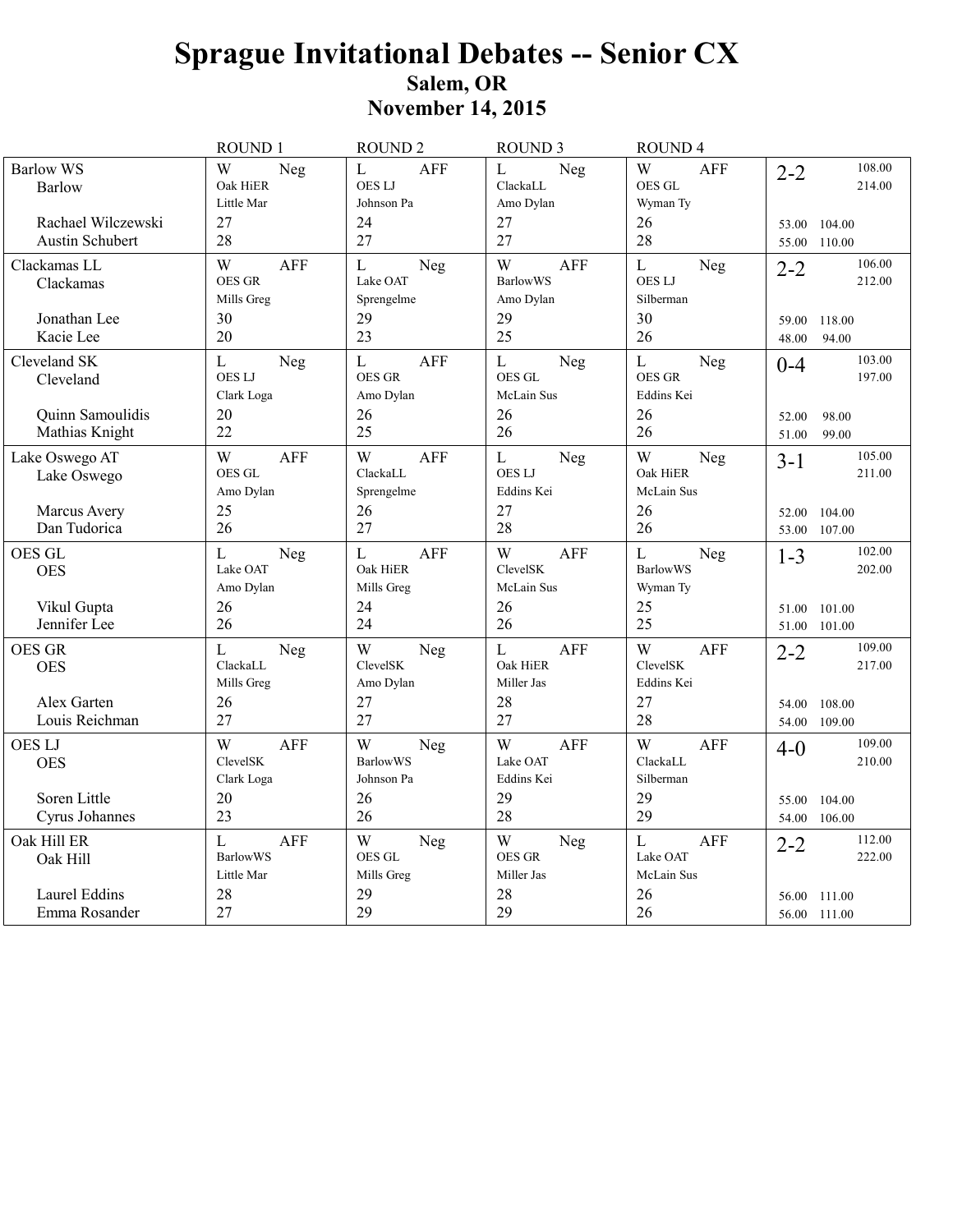## **Sprague Invitational Debates -- Novice LD** Salem, OR **November 14, 2015**

|                                | ROUND <sub>1</sub>                       | <b>ROUND2</b>                                | <b>ROUND 3</b>                                | <b>ROUND 4</b>                           | <b>ROUND 5</b> |                                     |
|--------------------------------|------------------------------------------|----------------------------------------------|-----------------------------------------------|------------------------------------------|----------------|-------------------------------------|
| Cleveland B<br>Cleveland       | W<br>Neg<br>South S                      | W<br>Bye<br>Clack B                          | <b>AFF</b><br>$\mathbf{L}$<br>WestvAm         | W<br>Neg<br>SpraguMa                     |                | 106.66<br>$3-1$<br>9                |
|                                | Sattenspie                               | Thankamani                                   | Gerst June                                    | Wilson Kat                               |                | 2nd Seed                            |
| Mia Bolte                      | 27                                       | 26.7                                         | 26                                            | 27                                       |                | 106.66 53.66                        |
| Cleveland C<br>Cleveland       | L<br>Neg<br>SpraguMa<br>Casalino L       | <b>AFF</b><br>L<br>South V<br>McClanahan     | W<br>Bye                                      | L<br>Neg<br>South S<br>Graville D        |                | 92.00<br>$1 - 3$<br>8               |
| Van Chrisman                   | 22                                       | 24                                           | 23                                            | 23                                       |                | 92.00<br>46.00                      |
| OES J<br><b>OES</b>            | W<br>Neg<br>Clack B<br>Stump John        | W<br><b>AFF</b><br>SpraguMa<br>Cogburn Er    | W<br>Neg<br>South V<br>LeBlanc Be             | L<br>Neg<br>WestvAm<br>Weigler Mi        |                | 106.00<br>$3-1$<br>10               |
| Simran Jhooty                  | 27                                       | 26                                           | 28                                            | 25                                       |                | 106.00 53.00                        |
| South Eugene S<br>South Eugene | <b>AFF</b><br>L<br>Cleve B<br>Sattenspie | $\mathbf{L}$<br>Neg<br>WestvAm<br>Miller Jas | W<br>Neg<br>SpraguMa<br>Johnson Pa            | W<br><b>AFF</b><br>Cleve C<br>Graville D |                | 104.00<br>$2 - 2$<br>9              |
| Sagarika Sharma                | 25                                       | 26                                           | 27                                            | 26                                       |                | 104.00<br>52.00                     |
| South Eugene V<br>South Eugene | <b>AFF</b><br>L<br>WestvAm<br>Grainey MI | W<br>Neg<br>Cleve C<br>McClanahan            | <b>AFF</b><br>L<br><b>OES J</b><br>LeBlanc Be | W<br>Bye                                 |                | 106.66<br>$2 - 2$<br>12             |
| Ava Vasconcellos               | 28                                       | 27                                           | 25                                            | 26.7                                     |                | 53.66 2nd Spkr<br>106.66            |
| Sprague Ma<br>Sprague          | W<br>AFF<br>Cleve C<br>Casalino L        | L<br>Neg<br><b>OES J</b><br>Cogburn Er       | L<br><b>AFF</b><br>South S<br>Johnson Pa      | L<br><b>AFF</b><br>Cleve B<br>Wilson Kat |                | 99.00<br>$1 - 3$<br>9               |
| Ramon Martinez                 | 23                                       | 25                                           | 26                                            | 25                                       |                | 99.00<br>50.00                      |
| Westview Am<br>Westview        | W<br>Neg<br>South V<br>Grainey MI        | W<br><b>AFF</b><br>South S<br>Miller Jas     | W<br>Neg<br>Cleve B<br>Gerst June             | W<br><b>AFF</b><br>OES J<br>Weigler Mi   |                | 113.00<br>$4 - 0$<br>10<br>1st Seed |
| Divya Amirtharaj               | 29                                       | 29                                           | 28                                            | 27                                       |                | 113.00 57.00 1st Spkr               |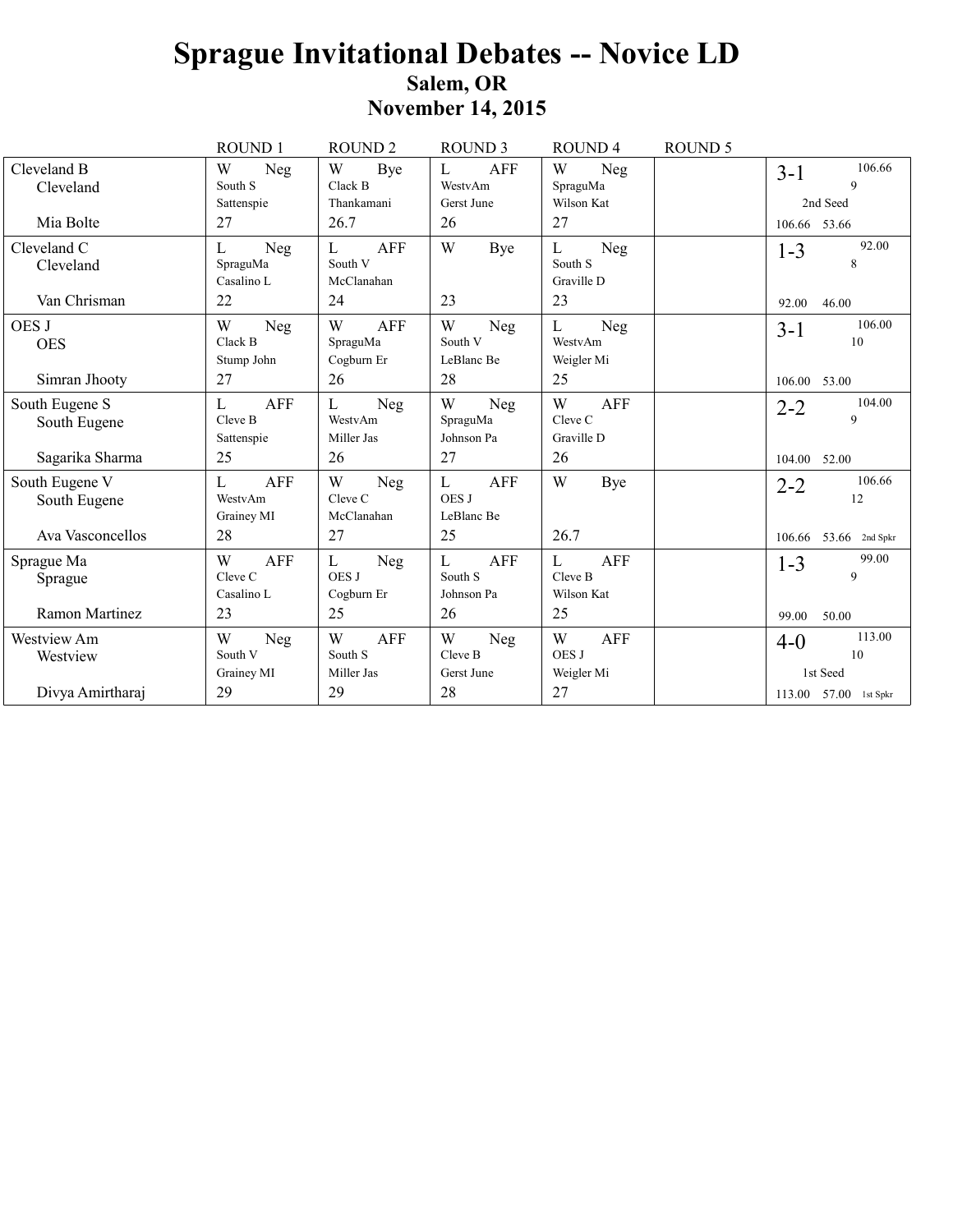# **Sprague Invitational Debates - Open LD** Salem, OR<br>November 14, 2015

|                                           | ROUND 1                                       | <b>ROUND 2</b>                                          | <b>ROUND 3</b>                                            | ROUND <sub>4</sub>                                |                                        |
|-------------------------------------------|-----------------------------------------------|---------------------------------------------------------|-----------------------------------------------------------|---------------------------------------------------|----------------------------------------|
| Ashland F<br>Ashland                      | L<br>Neg<br>SpragueW<br>Kruger Aid            | W<br><b>AFF</b><br>OES Go<br>Simon Drew                 | W<br><b>AFF</b><br>OES Gu<br>Sattenspie                   | L<br>Neg<br>CleveCB<br>Tribble Em                 | 109.00<br>$2 - 2$<br>7                 |
| Kayla Fennell                             | 25                                            | 28                                                      | 28                                                        | 28                                                | 109.00 56.00                           |
| Ashland Li<br>Ashland<br>Nikolas Lindauer | W<br>Neg<br>OES Go<br>LeBlanc Be<br>28        | $\mathbf L$<br>Neg<br>Cleve W<br>McLain Sus<br>27       | $\mathbf{L}$<br><b>AFF</b><br>CleveCB<br>Howell Zoe<br>26 | $\mathbf L$<br>Neg<br>WestvAp<br>Stump John<br>27 | 108.00<br>$1 - 3$<br>9<br>108.00 54.00 |
| Clackamas Z                               | W<br>AFF                                      | W                                                       | $\mathbf L$<br><b>AFF</b>                                 | W                                                 | 110.00                                 |
| Clackamas<br>Nicole Zhen                  | WestvM<br>Silberman<br>28                     | Neg<br>WestvAp<br>Hawley Bas<br>25                      | Cleve W<br>Grainey MI<br>28                               | Neg<br>SpragueW<br>Johannes E<br>29               | $3 - 1$<br>8<br>110.00 56.00           |
|                                           |                                               |                                                         |                                                           |                                                   | 114.00                                 |
| Cleveland S<br>Cleveland<br>Glen Skahill  | L<br><b>AFF</b><br>WestvJ<br>Crow Justi<br>28 | W<br>Neg<br>SpragueT<br>Graville D<br>29                | W<br>Neg<br>AshlanLi<br>Howell Zoe<br>29                  | W<br><b>AFF</b><br>AshlandF<br>Tribble Em<br>28   | $3-1$<br>8                             |
|                                           |                                               |                                                         |                                                           |                                                   | 57.00 1st Spkr<br>114.00               |
| Cleveland W<br>Cleveland                  | W<br>Neg<br>SpraguMo<br>Sprengelme            | W<br><b>AFF</b><br>AshlanLi<br>McLain Sus               | W<br>Neg<br>Clack Z<br>Grainey MI                         | $\mathbf L$<br><b>AFF</b><br>WestyJ<br>Clark Loga | 114.00<br>$3-1$<br>10<br>2nd Seed      |
| Teddy Wyman                               | 28                                            | 28                                                      | 30                                                        | 28                                                | 114.00 56.00 2nd Spkr                  |
| OES Go<br><b>OES</b>                      | L<br><b>AFF</b><br>AshlanLi<br>LeBlanc Be     | $\mathbf L$<br>Neg<br>AshlandF<br>Simon Drew            | W<br><b>AFF</b><br>WestvAp<br>Weigler Mi                  | $\mathbf L$<br>Neg<br>SpraguMo<br>Leve Craig      | 102.00<br>$1 - 3$<br>7                 |
| Nastassia Goodson                         | 25                                            | 25                                                      | 26                                                        | 26                                                | 102.00 51.00                           |
| OES Gu<br><b>OES</b><br>Aneesh Gupta      | W<br>Neg<br>SpragueT<br>Tribble Em<br>28      | $\mathbf L$<br><b>AFF</b><br>WestyJ<br>Bingham Ro<br>24 | L<br>Neg<br>AshlandF<br>Sattenspie<br>27                  | $\mathbf L$<br>AFF<br>WestvM<br>Sprengelme<br>26  | 105.00<br>$1 - 3$<br>8                 |
|                                           |                                               |                                                         |                                                           |                                                   | 105.00 53.00<br>109.00                 |
| Sprague Mo<br>Sprague                     | L<br><b>AFF</b><br>Cleve W<br>Sprengelme      | W<br>Neg<br>WestvM<br>Butler Ani                        | $\Gamma$<br>Neg<br>WestvW<br>Johnson Pa                   | W<br><b>AFF</b><br>OES Go<br>Leve Craig           | $2 - 2$<br>8                           |
| Santiago Monleon                          | 26                                            | 28                                                      | 27                                                        | 28                                                | 109.00 55.00                           |
| Sprague T<br>Sprague                      | L<br><b>AFF</b><br>OES Gu<br>Tribble Em       | L<br><b>AFF</b><br>CleveCB<br>Graville D                | W<br>Neg<br>WestvM<br>Butler Ani                          | <b>AFF</b><br>L<br>WestvW<br>Lantow Bri           | 112.00<br>$1 - 3$<br>8                 |
| Geovanny Tolentino                        | 27                                            | 29                                                      | 27                                                        | 29                                                | 112.00 56.00                           |
| Sprague W<br>Sprague                      | W<br>AFF<br>AshlandF<br>Kruger Aid            | W<br>Neg<br>WestvW<br>Crow Justi                        | $\mathbf{L}$<br>Neg<br>WestvJ<br>Simon Drew               | $\mathbf L$<br>AFF<br>Clack Z<br>Johannes E       | 112.00<br>$2 - 2$<br>12                |
| Lindsey Williams                          | 27                                            | 29                                                      | 26                                                        | 30                                                | 112.00 56.00                           |
| Westview Ap<br>Westview                   | W<br>Bye<br>AshlanLa<br>Wyman Ty              | $\mathbf L$<br>AFF<br>Clack Z<br>Hawley Bas             | $\mathbf{L}$<br>Neg<br>OES Go<br>Weigler Mi               | W<br>AFF<br>AshlanLi<br>Stump John                | 101.33<br>$2 - 2$<br>8                 |
| Varun Apte                                | 25.3                                          | 23                                                      | 25                                                        | 28                                                | 101.33 50.33                           |
| Westview J<br>Westview                    | W<br>Neg<br>CleveCB<br>Crow Justi             | W<br>Neg<br>OES Gu<br>Bingham Ro                        | W<br>AFF<br>SpragueW<br>Simon Drew                        | W<br>Neg<br>Cleve W<br>Clark Loga                 | 110.00<br>$4 - 0$<br>9<br>1st Seed     |
| Aditya Jain                               | 29                                            | 27                                                      | 27                                                        | 27                                                | 110.00 54.00                           |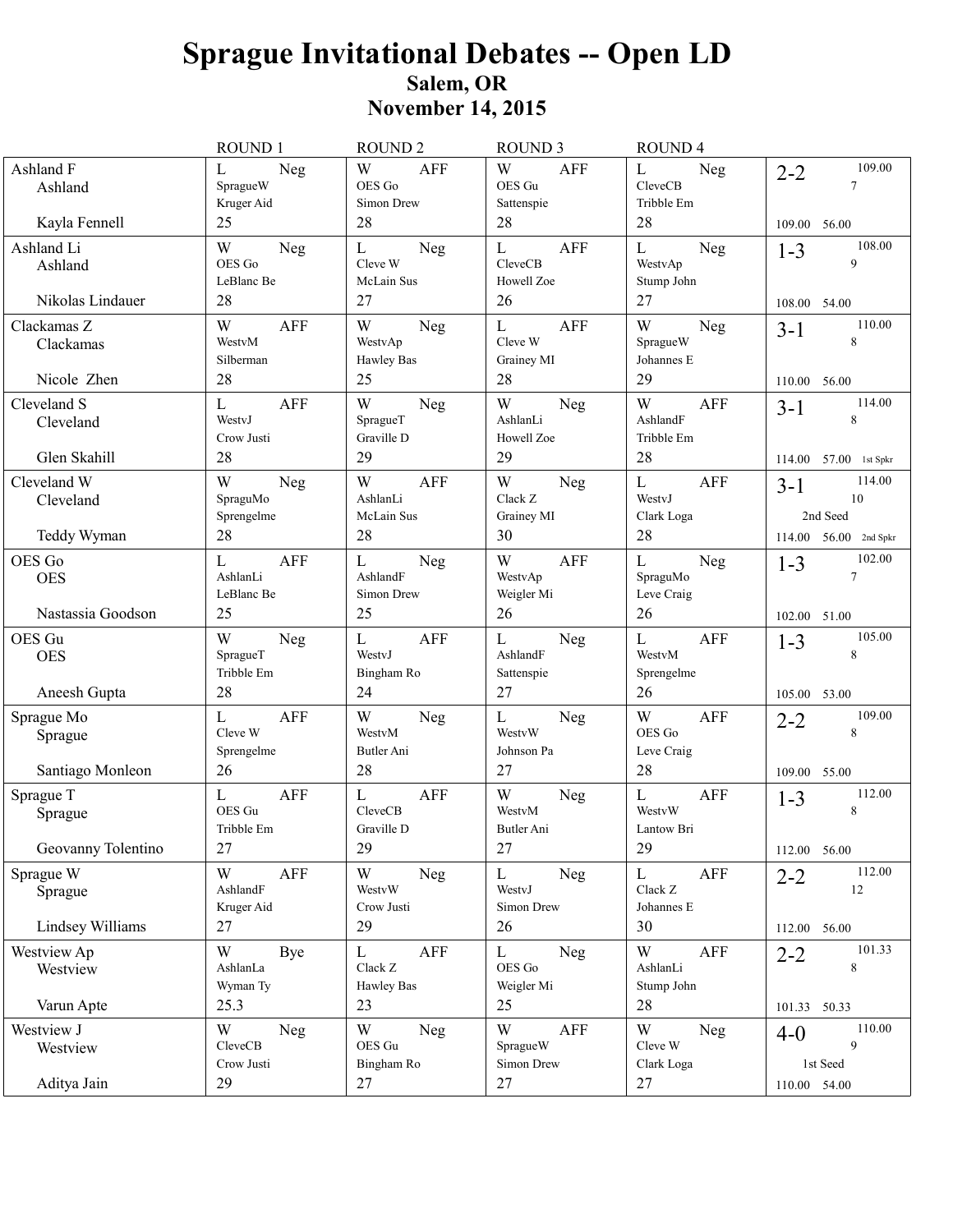## **Sprague Invitational Debates -- Open LD** Salem, OR **November 14, 2015**

|                        | ROUND <sub>1</sub>  | ROUND <sub>2</sub> | ROUND <sub>3</sub>   | ROUND <sub>4</sub> |                   |
|------------------------|---------------------|--------------------|----------------------|--------------------|-------------------|
| Westview M<br>Westview | Neg<br>⊷<br>Clack Z | AFF<br>SpraguMo    | AFF<br>⊥<br>SpragueT | W<br>Neg<br>OES Gu | 107.00<br>1-3     |
|                        | Silberman           | Butler Ani         | Butler Ani           | Sprengelme         |                   |
| Neha Mishra            | 27                  | 27                 | 25                   | 28                 | 107.00 54.00      |
| Westview W             | W<br>Bye            | AFF                | W<br>AFF             | W<br>Neg           | 112.00<br>$3 - i$ |
| Westview               | SpragueS            | SpragueW           | SpraguMo             | SpragueT           | 8                 |
|                        | Thankamani          | Crow Justi         | Johnson Pa           | Lantow Bri         |                   |
| Shuxi Wu               | 28                  | 27                 | 27                   | 30                 | 112.00<br>55.00   |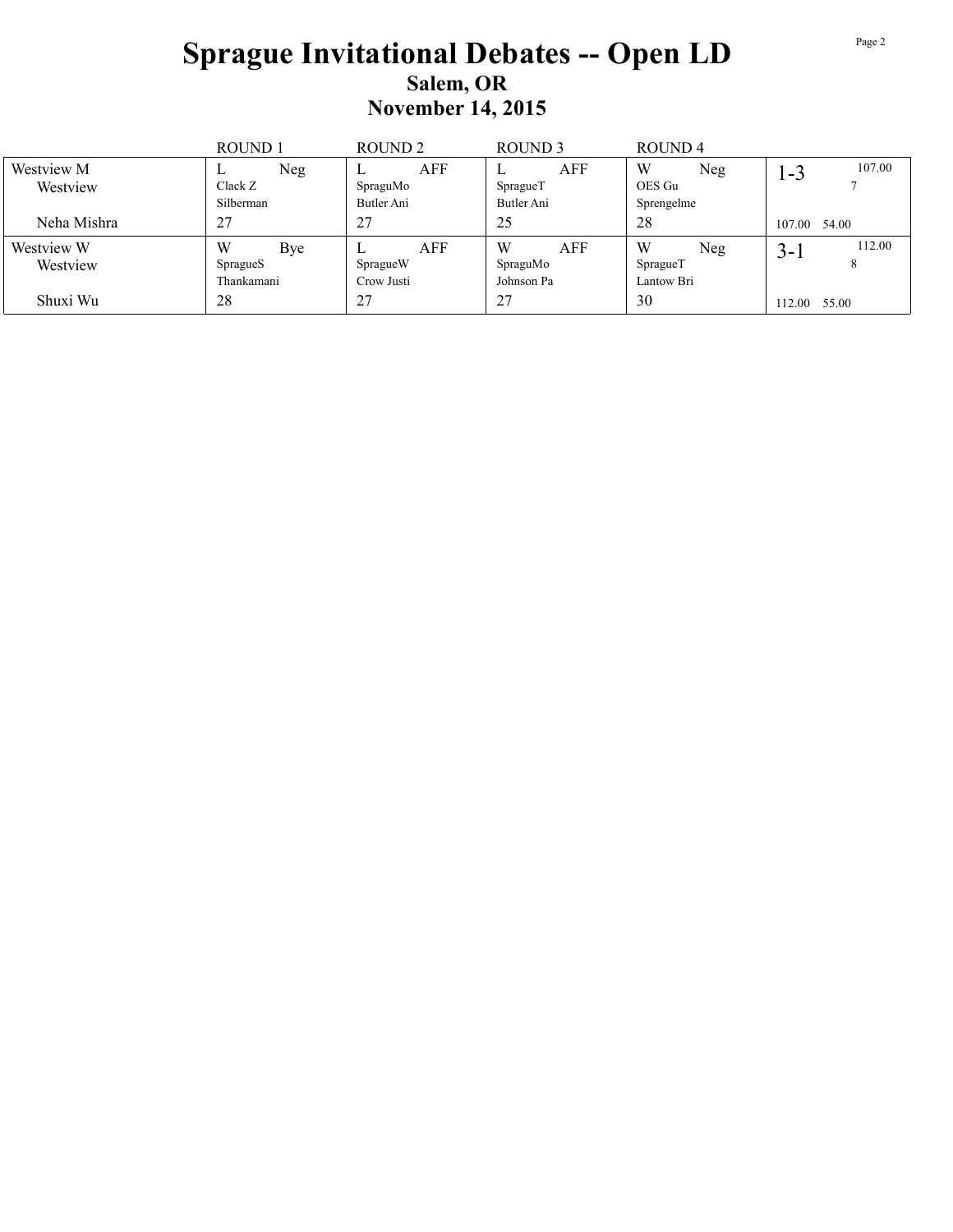|                                                                     | <b>ROUND1</b>                                             | <b>ROUND2</b>                                                          | <b>ROUND 3</b>                                                  | <b>ROUND4</b>                                             |                                                             |
|---------------------------------------------------------------------|-----------------------------------------------------------|------------------------------------------------------------------------|-----------------------------------------------------------------|-----------------------------------------------------------|-------------------------------------------------------------|
| Ashland MB<br>Ashland<br>Ruby Malone                                | $\mathbf L$<br><b>AFF</b><br>SpraguST<br>Stump John<br>26 | L<br>Neg<br>SpraguSM<br>Goodson Jo<br>25                               | W<br>Neg<br>GlencoLM<br>Graville D<br>26                        | W<br>Neg<br>GlencoCH<br>Thankamani<br>27                  | 205.00<br>$2 - 2$<br>8<br>52.00<br>104.00                   |
| Elaine Bucci                                                        | 25                                                        | 24                                                                     | 26                                                              | 26                                                        | 51.00<br>101.00                                             |
| Century MN<br>Century<br>Jacob McKee                                | <b>AFF</b><br>L<br>GlencoCH<br>Wyman Ty<br>23             | Neg<br>L<br>GlencoLM<br>Sprengelme<br>25                               | W<br>Bye<br>25.3                                                | W<br>Neg<br>GlencoRY<br>Graville D<br>28                  | 197.33<br>$2 - 2$<br>5<br>50.33<br>101.33                   |
| Megan Nall-Cook                                                     | 22                                                        | 22                                                                     | 24                                                              | 28                                                        | 46.00<br>96.00                                              |
| Glencoe Tide CH<br>Glencoe Tide<br>Celia Chanceller                 | W<br>Neg<br>CenturMN<br>Wyman Ty<br>22                    | L<br><b>AFF</b><br>SpraguWL<br>LeBlanc Be<br>22                        | $\mathbf L$<br>Neg<br>SpraguSM<br>Fisher Phi<br>25              | $\mathbf L$<br><b>AFF</b><br>AshlanMB<br>Thankamani<br>25 | 195.00<br>$1 - 3$<br>10<br>47.00<br>94.00                   |
| Alice Hojesjo                                                       | 24                                                        | 25                                                                     | 26                                                              | 26                                                        | 51.00<br>101.00                                             |
| Glencoe Tide LM<br>Glencoe Tide<br>Daphanie Lafave<br>Rachel Muller | L<br>Neg<br>WestviCS<br>Butler Ani<br>23<br>24            | W<br><b>AFF</b><br>CenturMN<br>Sprengelme<br>23<br>26                  | $\mathbf L$<br><b>AFF</b><br>AshlanMB<br>Graville D<br>25<br>25 | W<br>Bye<br>23.7<br>25                                    | 194.66<br>$2 - 2$<br>8<br>46.66<br>94.66<br>50.00<br>100.00 |
| Glencoe Tide RY<br>Glencoe Tide                                     | W<br>Bye<br>SpraguMM<br>Thankamani                        | $\mathbf L$<br><b>AFF</b><br>WestviND<br>Wyman Ty                      | $\mathbf L$<br>Neg<br>WestviCS<br>McClanahan                    | $\mathbf L$<br><b>AFF</b><br>CenturMN<br>Graville D       | 202.66<br>$1 - 3$<br>12                                     |
| Tasha Robinson<br>Lili Yazzie                                       | 26.3<br>24.3                                              | 24<br>22                                                               | 28<br>26                                                        | 27<br>25                                                  | 105.33<br>53.33<br>49.33<br>97.33                           |
| South Eugene GR<br>South Eugene                                     | Neg<br>L<br>SpraguWL<br>Lantow Bri                        | W<br><b>Bye</b>                                                        | W<br>AFF<br>SpraguST<br>Tribble Em                              | L<br>Neg<br>SpraguSM<br>Wyman Ty                          | 208.00<br>$2 - 2$<br>12                                     |
| Jeff Gombart<br>Willie Race                                         | 25<br>25                                                  | 26<br>26                                                               | 27<br>27                                                        | 26<br>26                                                  | 104.00<br>52.00<br>52.00<br>104.00                          |
| Sprague SM<br>Sprague<br>Olivia Schultz                             | Neg<br>L<br>WestviND<br>Solomon Ju<br>24                  | W<br><b>AFF</b><br>AshlanMB<br>Goodson Jo<br>24                        | W<br><b>AFF</b><br>GlencoCH<br>Fisher Phi<br>22                 | W<br><b>AFF</b><br>South GR<br>Wyman Ty<br>26             | 200.00<br>$3 - 1$<br>9<br>48.00                             |
| Caitlin Meek                                                        | 25                                                        | 25                                                                     | 27                                                              | 27                                                        | 96.00<br>104.00 52.00                                       |
| Sprague ST<br>Sprague<br>Alec Shanley                               | W<br>Neg<br>AshlanMB<br>Stump John<br>27                  | $\ensuremath{\text{W}}$<br>${\sf AFF}$<br>WestviCS<br>Lantow Bri<br>28 | $\mathbf L$<br>Neg<br>South GR<br>Tribble Em<br>26              | $\mathbf L$<br>AFF<br>WestviND<br>Weigler Mi<br>23        | 202.00<br>$2 - 2$<br>10<br>104.00 53.00                     |
| Elana Trump                                                         | 26                                                        | 24                                                                     | 26                                                              | 22                                                        | 98.00<br>50.00                                              |
| Sprague WL<br>Sprague                                               | W<br>AFF<br>South GR<br>Lantow Bri                        | W<br>Neg<br>GlencoCH<br>LeBlanc Be                                     | L<br>Neg<br>WestviND<br>Leve Craig                              | W<br>AFF<br>WestviCS<br>Stump John                        | 212.00<br>$3-1$<br>9<br>2nd Seed                            |
| McKale Walker<br>Riley Longoria                                     | 30<br>25                                                  | 28<br>26                                                               | 23<br>26                                                        | 27<br>27                                                  | 108.00 55.00 2nd Spkr<br>104.00 52.00                       |
| Westview CS<br>Westview                                             | W<br>AFF<br>GlencoLM<br>Butler Ani                        | L<br>Neg<br>SpraguST<br>Lantow Bri                                     | W<br>AFF<br>GlencoRY<br>McClanahan                              | L<br>Neg<br>SpraguWL<br>Stump John                        | 211.00<br>$2 - 2$<br>8                                      |
| Grant Chen<br>Saisreekar Singam                                     | 28<br>26                                                  | 27<br>24                                                               | 27<br>25                                                        | 27<br>$27\,$                                              | 109.00 54.00 1st Spkr<br>102.00 51.00                       |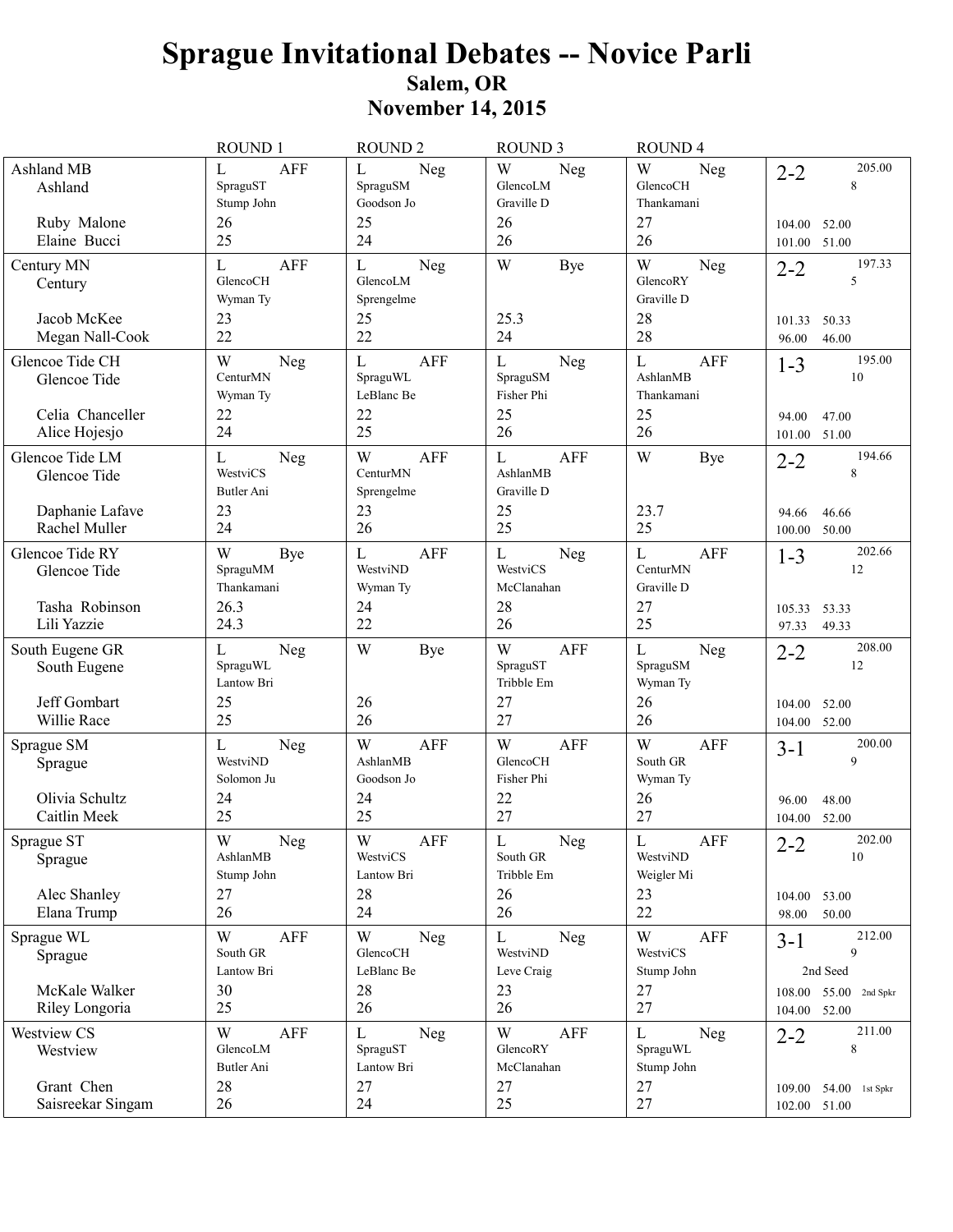|                     | ROUND 1    | ROUND <sub>2</sub> | ROUND <sub>3</sub>         | ROUND <sub>4</sub> |                 |
|---------------------|------------|--------------------|----------------------------|--------------------|-----------------|
| Westview ND         | W<br>AFF   | W<br>Neg           | W<br>AFF                   | W<br>Neg           | 203.00<br>4-U   |
| Westview            | SpraguSM   | GlencoRY           | SpraguWL                   | SpraguST           |                 |
|                     | Solomon Ju | Wyman Ty           | Leve Craig                 | Weigler Mi         | 1st Seed        |
| Bharath Namboothiry | 28         | 29                 | 27<br>Δ,                   | 24                 | 52.00<br>104.00 |
| Chaithu Dikkala     | 26         | $\bigcap$<br>29    | $\gamma$<br>$\overline{ }$ | $\mathbf{A}$<br>23 | 49.00<br>99.00  |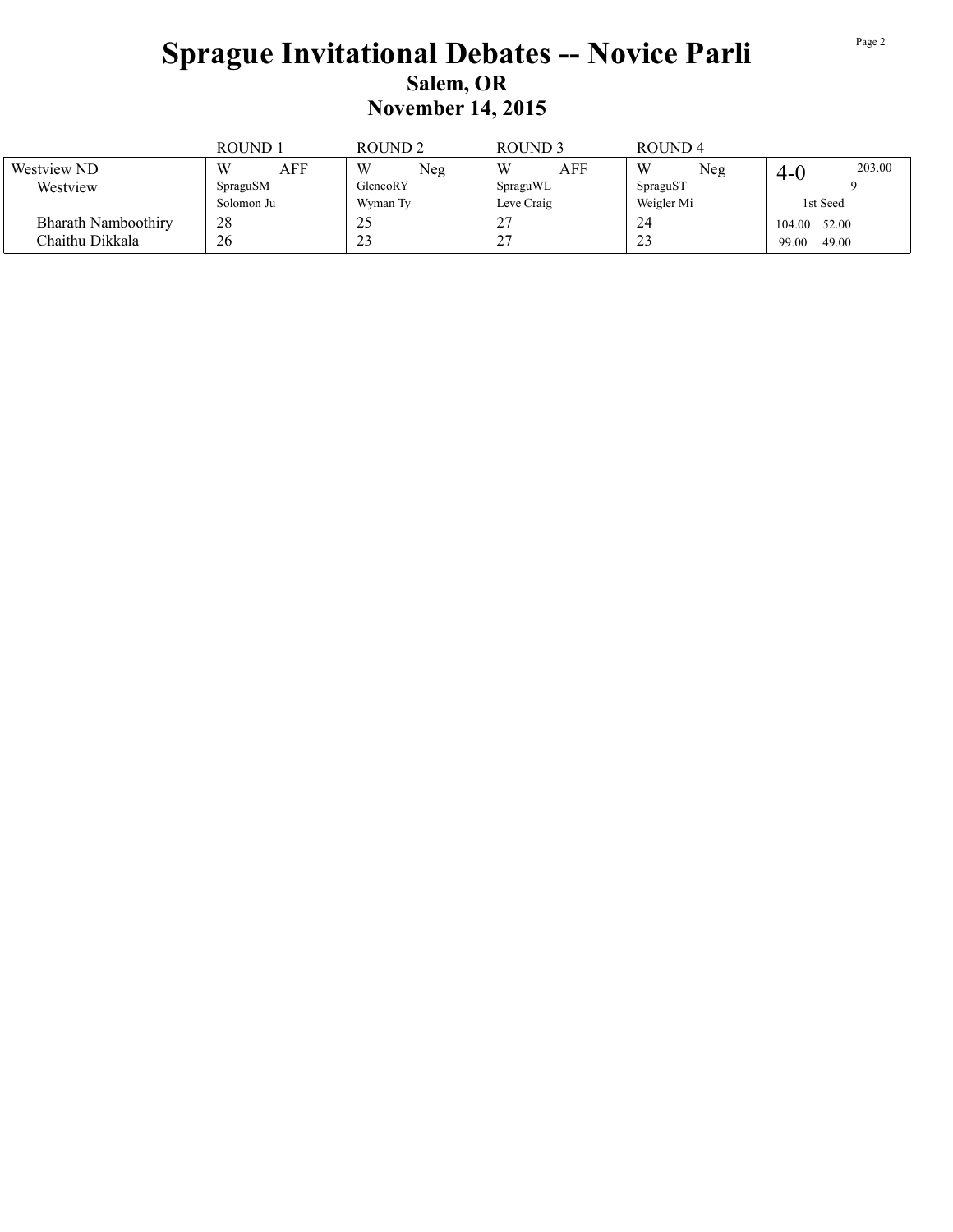|                                                                                 | ROUND 1                                                    | ROUND <sub>2</sub>                                         | ROUND <sub>3</sub>                                 | ROUND <sub>4</sub>                                         |                                      |
|---------------------------------------------------------------------------------|------------------------------------------------------------|------------------------------------------------------------|----------------------------------------------------|------------------------------------------------------------|--------------------------------------|
| Ashland IW<br>Ashland<br>Sam Inada<br>Kevin Wallace                             | Neg<br>L<br>CenturPM<br>Leve Craig<br>25                   | W<br><b>Bye</b><br>25.7                                    | W<br>AFF<br>BlanchNN<br>Goodson Jo<br>27           | $\mathbf L$<br>Neg<br>WestviNS<br>Simon Drew<br>25         | 199.99<br>$2 - 2$<br>9               |
| Ashland ML<br>Ashland<br>River Murray<br>Dylan Lowery                           | W<br>Neg<br>LincolLB<br>Goodson Jo<br>25                   | L<br>Neg<br>Lake OLG<br>Weigler Mi<br>24                   | W<br>AFF<br>WestviNS<br>Wilson Kat<br>27           | W<br>Neg<br>CenturPM<br>Sattenspie<br>26                   | 207.00<br>$3 - 1$<br>10              |
| <b>Blanchet HS NN</b><br><b>Blanchet HS</b><br>Aneesh Namburi<br>Nikhil Namburi | W<br>Neg<br>CenturRW<br>Simon Drew<br>21                   | $\mathbf{L}$<br><b>AFF</b><br>GlencoDC<br>Howell Zoe<br>22 | L<br>Neg<br>AshlanIW<br>Goodson Jo<br>25           | W<br>Bye<br>22.7                                           | 187.99<br>$2 - 2$<br>8               |
| Century PM<br>Century<br>Ross Peene<br>Keenan Myers                             | W<br><b>AFF</b><br>AshlanIW<br>Leve Craig<br>23            | W<br>Neg<br>WestviNS<br>Casalino L<br>26                   | W<br>Neg<br>Lake OLG<br>Crow Justi<br>27           | $\mathbf{L}$<br><b>AFF</b><br>AshlanML<br>Sattenspie<br>25 | 209.00<br>$3 - 1$<br>9<br>2nd Seed   |
| Century RW<br>Century<br>Maddy Ray<br>Olivia Waller                             | $\mathbf{L}$<br><b>AFF</b><br>BlanchNN<br>Simon Drew<br>22 | $\mathbf L$<br>AFF<br>LincolLB<br>Casalino J<br>24         | W<br>Bye<br>23.3                                   | W<br>Neg<br>GlencoDC<br><b>Hawley Bas</b><br>24            | 189.33<br>$2 - 2$<br>8               |
| Glencoe Tide DC<br>Glencoe Tide<br>Deepak Vijay<br>Andrea Cid                   | L<br><b>AFF</b><br>Lake OLG<br>Grainey Mi<br>26            | W<br>Neg<br>BlanchNN<br>Howell Zoe<br>25                   | L<br><b>AFF</b><br>LincolLB<br>Simon Drew<br>24    | $\mathbf L$<br>AFF<br>CenturRW<br><b>Hawley Bas</b><br>26  | 194.00<br>$1 - 3$<br>9               |
| Lake Oswego LG<br>Lake Oswego<br>Callahan Lewis<br>Gabe Graville                | W<br>Neg<br>GlencoDC<br>Grainey Mi<br>26                   | W<br><b>AFF</b><br>AshlanML<br>Weigler Mi<br>25            | AFF<br>L<br>CenturPM<br>Crow Justi<br>27           | $\mathbf{L}$<br>Neg<br>LincolLB<br>Leve Craig<br>24        | 207.00<br>$2 - 2$<br>10              |
| Lincoln LB<br>Lincoln<br>Kate LeBlanc<br>Ruby Belle Booth                       | $\mathbf L$<br>AFF<br>AshlanML<br>Goodson Jo<br>27         | $\mathbf W$<br>Neg<br>CenturRW<br>Casalino J<br>26         | $\mathbf W$<br>Neg<br>GlencoDC<br>Simon Drew<br>25 | $\mathbf W$<br>AFF<br>Lake OLG<br>Leve Craig<br>28         | $211.00\,$<br>$3-1$<br>8<br>1st Seed |
| Westview NS<br>Westview<br>Advaith Nair<br>Rohith Sudhakar                      | W<br>Bye<br>GlencoPV<br>Sprengelme<br>24.3                 | $\mathbf L$<br>AFF<br>CenturPM<br>Casalino L<br>24         | Neg<br>L<br>AshlanML<br>Wilson Kat<br>25           | W<br>AFF<br>AshlanIW<br>Simon Drew<br>24                   | 194.66<br>$2 - 2$<br>12              |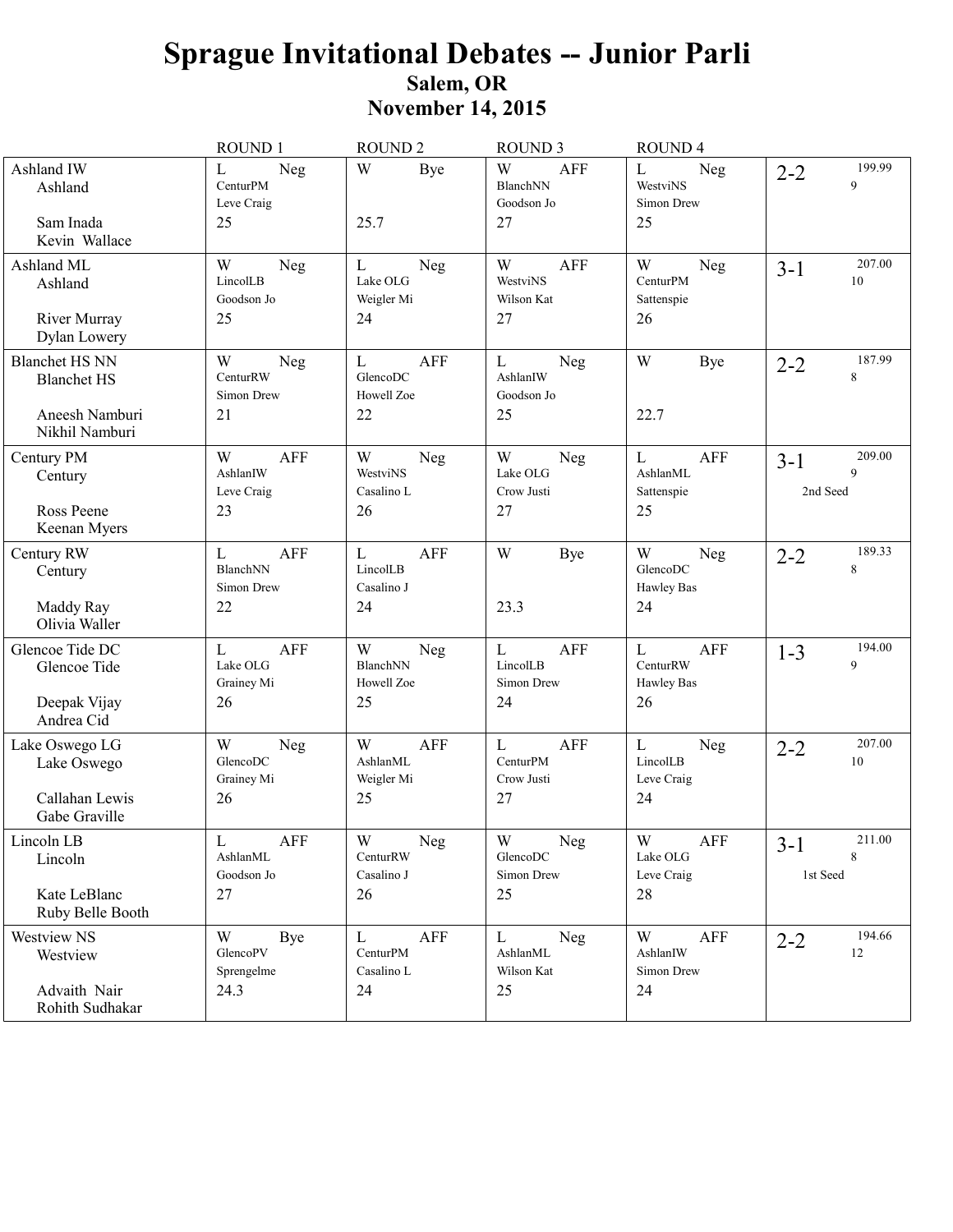|                                                                | <b>ROUND1</b>                                         | <b>ROUND 2</b>                                                  | <b>ROUND 3</b>                                                  | <b>ROUND4</b>                                                |                                                                    |
|----------------------------------------------------------------|-------------------------------------------------------|-----------------------------------------------------------------|-----------------------------------------------------------------|--------------------------------------------------------------|--------------------------------------------------------------------|
| Ashland BE<br>Ashland<br>Chris Buckley<br>Austin Ellison-Meade | W<br>Neg<br>Lake OAP<br>Weigler Mi<br>27<br>26        | $\mathbf L$<br><b>AFF</b><br>ClevelGK<br>Thankamani<br>26<br>27 | $\mathbf L$<br><b>AFF</b><br>CenturSR<br>Howell Zoe<br>23<br>24 | W<br>Neg<br>LincolCM<br>Goodson Jo<br>26<br>26               | 205.00<br>$2 - 2$<br>8<br>52.00<br>102.00<br>52.00<br>103.00       |
| Ashland MP<br>Ashland                                          | Neg<br>L<br>ClevelGS<br>Casalino J                    | <b>AFF</b><br>W<br>West AFS<br>Leve Craig                       | W<br>Neg<br>GlencoGB<br>Clark Loga                              | $\mathbf L$<br><b>AFF</b><br>South SF<br>Lantow Bri          | 216.00<br>$2 - 2$<br>9                                             |
| Haley Mullane<br>Evan Peck                                     | 25<br>28                                              | 27<br>28                                                        | 28<br>24                                                        | 26<br>30                                                     | 53.00<br>106.00<br>56.00<br>110.00                                 |
| Century KB<br>Century<br>Umair Khan                            | W<br>Neg<br>West AFS<br>Graville D<br>28              | $\mathbf L$<br><b>AFF</b><br>ClevelCW<br>Kruger Aid<br>26       | W<br>Neg<br>ClevelBB<br>Johnson Pa<br>27                        | $\mathbf L$<br>Neg<br>ClevelGK<br>Tribble Em<br>27           | 213.00<br>$2 - 2$<br>10<br>108.00<br>54.00                         |
| Hunter Buen                                                    | 27                                                    | 25                                                              | 26                                                              | 27                                                           | 53.00<br>105.00                                                    |
| Century SR<br>Century<br>Josiah Sheffer<br>Wendy Roman         | <b>AFF</b><br>L<br>South SF<br>Bednarz Re<br>25<br>24 | W<br>Neg<br>SpraguLM<br>Stump John<br>28<br>28                  | W<br>Neg<br>AshlanBE<br>Howell Zoe<br>27<br>25                  | W<br><b>AFF</b><br><b>ClevelBB</b><br>Johannes E<br>27<br>28 | 212.00<br>$3 - 1$<br>6<br>107.00<br>54.00<br>53.00<br>105.00       |
| Cleveland BB<br>Cleveland                                      | W<br><b>AFF</b><br>LincolCM<br>Crow Justi             | $\mathbf L$<br>Neg<br>South LS<br>Solomon Ju                    | <b>AFF</b><br>L<br>CenturKB<br>Johnson Pa                       | L<br>Neg<br>CenturSR<br>Johannes E                           | 209.00<br>$1 - 3$<br>8                                             |
| Destiny Beaver<br>Alex Blosser                                 | 27<br>28                                              | 24<br>27                                                        | 25<br>26                                                        | 26<br>26                                                     | 102.00<br>51.00<br>107.00 53.00                                    |
| Cleveland CW<br>Cleveland                                      | W<br>AFF<br>GlencoGB<br>Howell Zoe                    | W<br>Neg<br>CenturKB<br>Kruger Aid                              | W<br><b>AFF</b><br>South LS<br>Thankamani                       | W<br>Neg<br>SpraguHW<br>Clark Loga                           | 224.00<br>$4-0$<br>$\overline{7}$<br>1st Seed                      |
| Terrell Cunningham<br>Teddy Wyman                              | 27<br>28                                              | 29<br>28                                                        | 28<br>28                                                        | 27<br>29                                                     | 111.00 55.00<br>$56.00$ 2nd Spkr<br>113.00                         |
| Cleveland GK<br>Cleveland<br>Eli Godleske                      | W<br>AFF<br>SpraguLM<br>Casalino L<br>26              | W<br>Neg<br>AshlanBE<br>Thankamani<br>26                        | L<br>Neg<br>South SF<br>Johannes E<br>26                        | W<br><b>AFF</b><br>CenturKB<br>Tribble Em<br>28              | 215.00<br>$3 - 1$<br>$\overline{7}$<br>4th Seed<br>52.00<br>106.00 |
| Theo Karlsen                                                   | 26                                                    | 28                                                              | 26                                                              | 29                                                           | 109.00 54.00                                                       |
| Cleveland GS<br>Cleveland                                      | $\mathbf W$<br>AFF<br>AshlanMP<br>Casalino J          | $\ensuremath{\text{W}}$<br>Neg<br>South SF<br>Gerst June        | $\mathbf L$<br>${\sf AFF}$<br>SpraguHW<br>Grainey Mi            | $\mathbf W$<br>Neg<br>South LS<br>Howell Zoe                 | 223.00<br>$3-1$<br>9<br>3rd Seed                                   |
| Jozef Galaski-Standow<br>Nicky Stump                           | 26<br>27                                              | 29<br>30                                                        | 29<br>29                                                        | 27<br>26                                                     | 111.00 56.00<br>112.00 56.00 3rd Spkr                              |
| Glencoe Tide GB<br>Glencoe Tide                                | L<br>Neg<br>ClevelCW<br>Howell Zoe                    | W<br>AFF<br>Lake OAP<br>Cogburn Er                              | AFF<br>L<br>AshlanMP<br>Clark Loga                              | L<br>AFF<br>West AFS<br>LeBlanc Be                           | 211.00<br>$1 - 3$<br>9                                             |
| Josh Gibbens<br>Ryan Barger                                    | 24<br>28                                              | 27<br>29                                                        | 24<br>26                                                        | 25<br>28                                                     | 100.00<br>49.00                                                    |
|                                                                |                                                       |                                                                 |                                                                 |                                                              | $56.00$ 4th Spkr<br>111.00<br>211.00                               |
| Lake Oswego AP<br>Lake Oswego                                  | <b>AFF</b><br>L<br>AshlanBE<br>Weigler Mi             | $\mathbf L$<br>Neg<br>GlencoGB<br>Cogburn Er                    | $\mathbf L$<br>AFF<br>LincolCM<br>Butler Ani                    | W<br>Neg<br>SpraguLM<br>Butler Ani                           | $1 - 3$<br>4                                                       |
| <b>Bek Adams</b><br>Kyle Padgett                               | 25<br>26                                              | 28<br>$27\,$                                                    | 27<br>27                                                        | 25<br>26                                                     | 105.00 52.00<br>106.00 53.00                                       |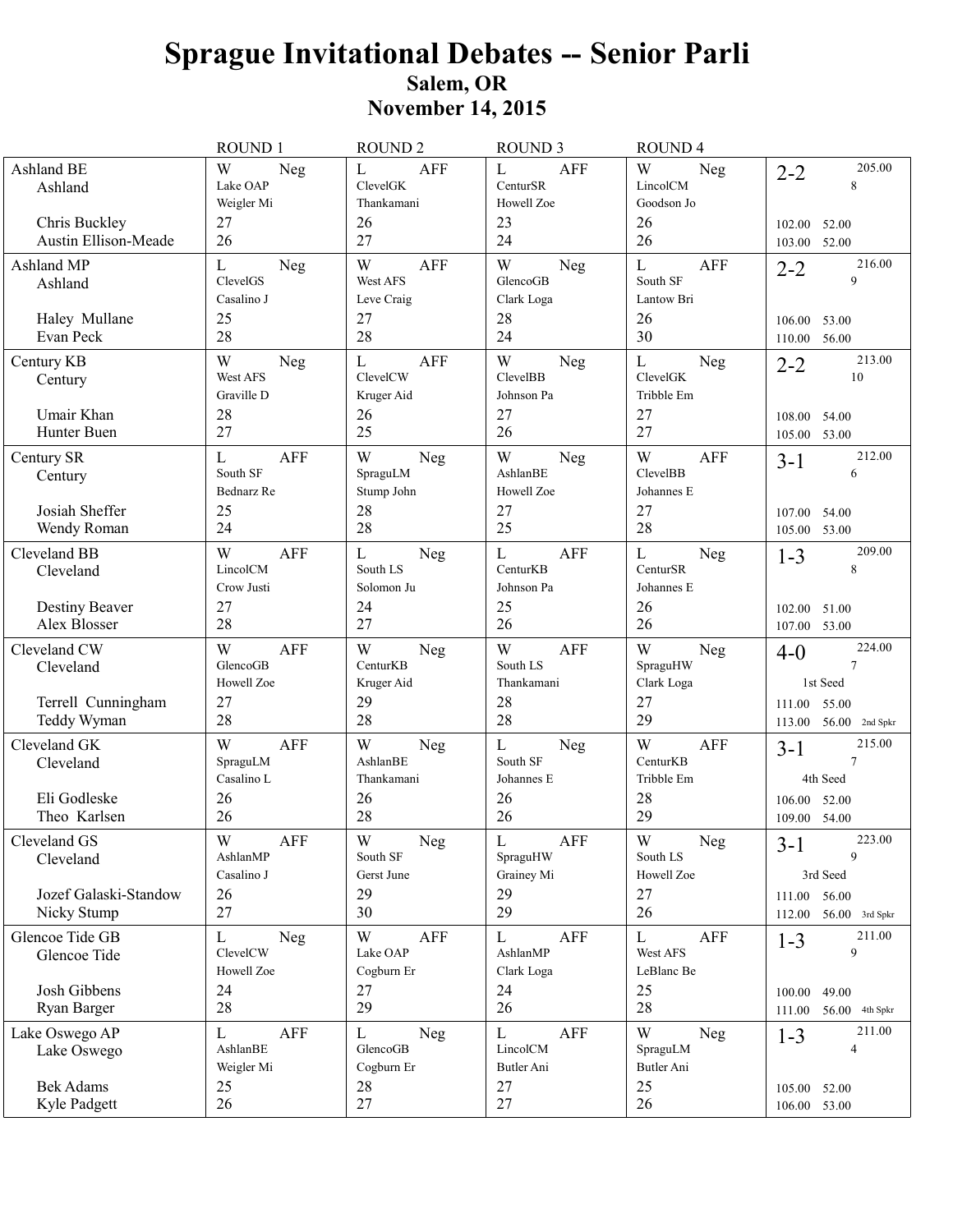|                                   | ROUND 1                                   | <b>ROUND2</b>                                       | <b>ROUND 3</b>                            | ROUND <sub>4</sub>                        |                                          |
|-----------------------------------|-------------------------------------------|-----------------------------------------------------|-------------------------------------------|-------------------------------------------|------------------------------------------|
| Lincoln CM<br>Lincoln             | Neg<br>L<br><b>ClevelBB</b><br>Crow Justi | <b>AFF</b><br>L<br>SpraguHW<br>Graville D           | W<br>Neg<br>Lake OAP<br><b>Butler Ani</b> | L<br><b>AFF</b><br>AshlanBE<br>Goodson Jo | 218.00<br>$1-3$<br>6                     |
| Srinik Chinnam<br>Emily Ma        | 28<br>28                                  | 27<br>26                                            | 29<br>29                                  | 26<br>25                                  | 55.00<br>110.00<br>54.00<br>108.00       |
| South Eugene LS<br>South Eugene   | W<br>Neg<br>SpraguHW<br>Tribble Em        | W<br><b>AFF</b><br>ClevelBB<br>Solomon Ju           | L<br>Neg<br>ClevelCW<br>Thankamani        | L<br><b>AFF</b><br>ClevelGS<br>Howell Zoe | 219.00<br>$2 - 2$<br>10                  |
| Alex Leve<br>Ada Sprengelmeyer    | 29<br>30                                  | 27<br>27                                            | 27<br>27                                  | 27<br>25                                  | 110.00<br>54.00<br>109.00 54.00          |
| South Eugene SF<br>South Eugene   | W<br>Neg<br>CenturSR<br><b>Bednarz</b> Re | $\mathbf L$<br><b>AFF</b><br>ClevelGS<br>Gerst June | W<br><b>AFF</b><br>ClevelGK<br>Johannes E | W<br>Neg<br>AshlanMP<br>Lantow Bri        | 224.00<br>$3 - 1$<br>11<br>2nd Seed      |
| Carson Schmittle<br>Henry Fisher  | 27<br>28                                  | 27<br>28                                            | 27<br>29                                  | 28<br>30                                  | 109.00 54.00<br>57.00 1st Spkr<br>115.00 |
| Sprague HW<br>Sprague             | <b>AFF</b><br>L<br>South LS<br>Tribble Em | W<br>Neg<br>LincolCM<br>Graville D                  | W<br>Neg<br>ClevelGS<br>Grainey Mi        | L<br><b>AFF</b><br>ClevelCW<br>Clark Loga | 217.00<br>$2 - 2$<br>10                  |
| Arika Harrison<br>Sebastian Ward  | 27<br>27                                  | 28<br>27                                            | 29<br>29                                  | 26<br>24                                  | 110.00<br>55.00<br>107.00<br>54.00       |
| Sprague LM<br>Sprague             | L<br>Neg<br>ClevelGK<br>Casalino L        | $\mathbf L$<br><b>AFF</b><br>CenturSR<br>Stump John | L<br>Neg<br>West AFS<br>Lantow Bri        | L<br><b>AFF</b><br>Lake OAP<br>Butler Ani | 205.00<br>$0 - 4$<br>9                   |
| Kenneth Leja<br>Rowan Marquette   | 25<br>24                                  | 28<br>27                                            | 27<br>27                                  | 23<br>24                                  | 103.00<br>52.00<br>102.00 51.00          |
| West Albany FS<br>West Albany     | AFF<br>L<br>CenturKB<br>Graville D        | $\mathbf{L}$<br>Neg<br>AshlanMP<br>Leve Craig       | <b>AFF</b><br>W<br>SpraguLM<br>Lantow Bri | W<br>Neg<br>GlencoGB<br>LeBlanc Be        | 211.00<br>$2 - 2$<br>5                   |
| Sean French-Byrne<br>Logan Samard | 25<br>26                                  | 26<br>25                                            | 28<br>27                                  | 27<br>27                                  | 53.00<br>106.00<br>105.00 53.00          |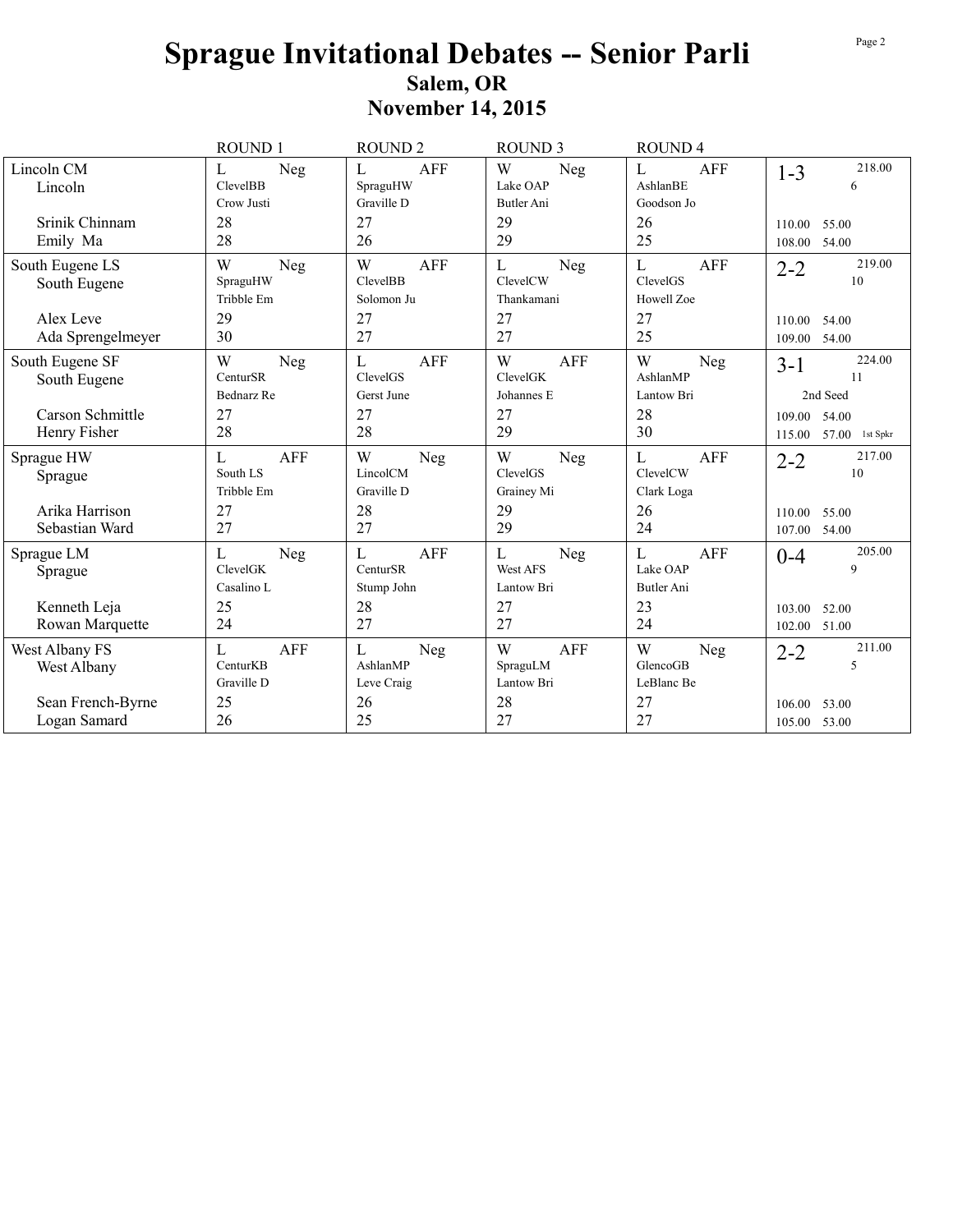**Division: Senior Parli** 

1 Cleveland CW (Terrell Cunningham & Teddy Wyman) **ClevelCW** 4 Sprague HW (Arika Harrison & Sebastian Ward) 2 Cleveland GS (Jozef Galaski-Standow & Nicky Stump) **ClevelGS** 

3 South Eugene LS (Alex Leve & Ada Sprengelmeyer)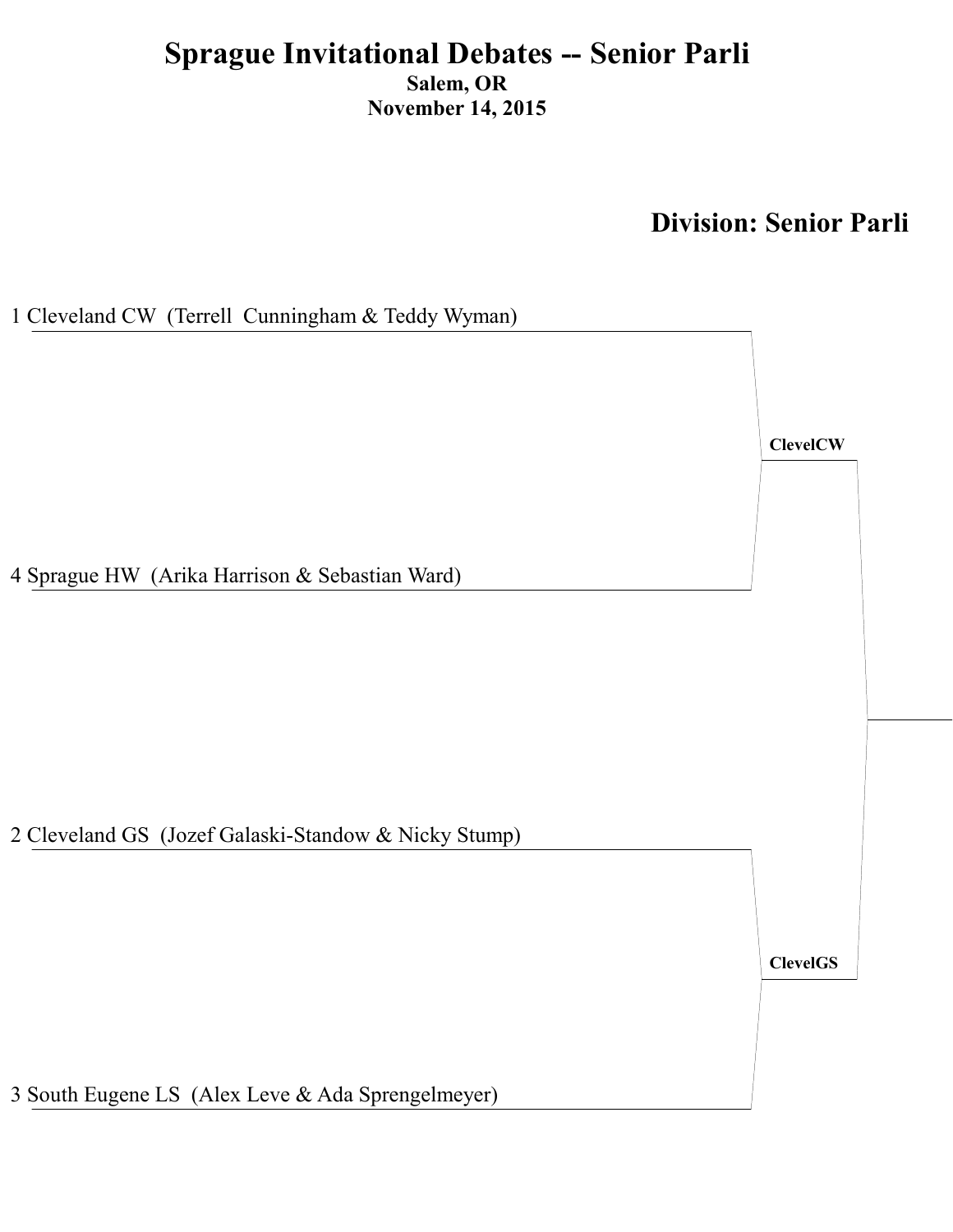#### **Prelim Contestants**

| <b>WINS</b>    | <b>PTS</b> | OppWn | <b>RND</b> | D H/L | OppWn | J VAR   | <b>RND</b> |
|----------------|------------|-------|------------|-------|-------|---------|------------|
| 3              | 168        | 5     | 201        | $-56$ |       | 2.19    |            |
| $\overline{2}$ | 170        | 6     | 478        | $-58$ |       | 2.43    |            |
| 2              | 167        | 6     | 266        | $-54$ |       | 1.82    |            |
| $\overline{2}$ | 167        | 5     | 855        | $-55$ |       | 1.59    |            |
| 2              | 166        | 6     | 162        | $-55$ |       | 1.52    |            |
| 2              | 160        | 4     | 275        | $-53$ |       | $-.67$  |            |
| 2              | 159        | 5     | 430        | $-53$ |       | $-.47$  |            |
| $\overline{2}$ | 158        | 3     | 572        | $-52$ |       | $-1.01$ |            |
| 2              | 157        | 3     | 244        | $-52$ |       | $-1.73$ |            |
|                | 167        | 3     | 579        | $-56$ |       | 1.55    |            |
|                | 158        | 5     | 920        | $-52$ |       | $-1.13$ |            |
|                | 157        | 5     | 762        | $-51$ |       | $-1.27$ |            |
|                | 157        | 4     | 439        | $-51$ |       | $-1.87$ |            |
| 1              | 153        | 4     | 399        | $-53$ |       | $-2.24$ |            |
|                | 160        | 3     | 562        | $-54$ |       | $-.02$  |            |
|                | 158        | 5     | 183        | $-54$ |       | $-1.49$ |            |
|                |            |       |            |       |       |         |            |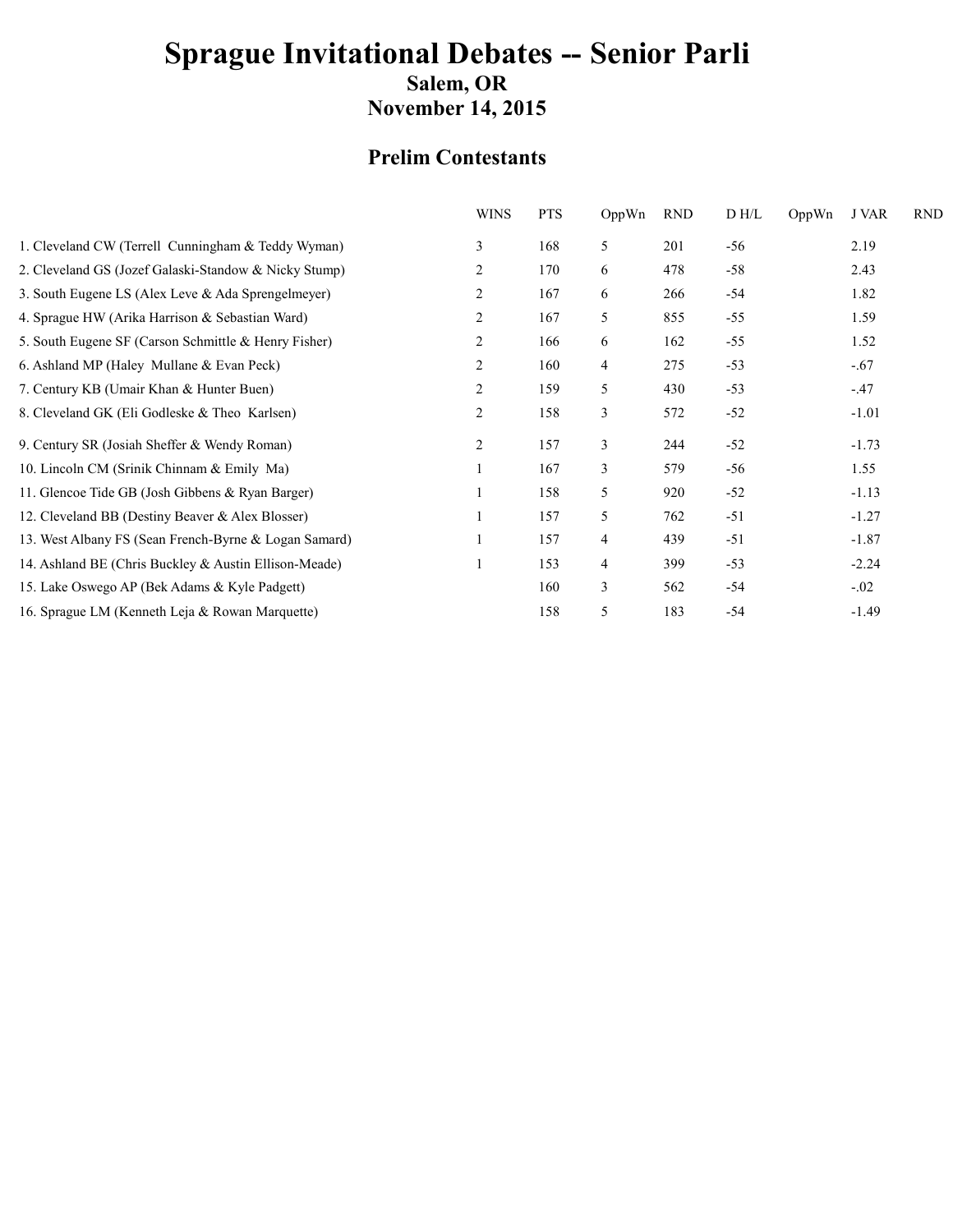# **Sprague Invitational Debates - Open PF** Salem, OR<br>November 14, 2015

|                                                                  | ROUND 1                                               | <b>ROUND 2</b>                                           | <b>ROUND 3</b>                                             | ROUND <sub>4</sub>                                         |                                                                                |
|------------------------------------------------------------------|-------------------------------------------------------|----------------------------------------------------------|------------------------------------------------------------|------------------------------------------------------------|--------------------------------------------------------------------------------|
| Ashland JF<br>Ashland<br>Mia Jones<br>Rachel Feinberg            | <b>AFF</b><br>L<br>WestviJM<br>Bednarz Re<br>23<br>25 | L<br>Neg<br>LincolCM<br>Fisher Phi<br>25<br>26           | L<br>Neg<br>WestviBT<br>Lantow Bri<br>26<br>25             | L<br>Neg<br>WestviKG<br>LeBlanc Be<br>25<br>24             | 199.00<br>$0 - 4$<br>6<br>99.00<br>50.00<br>100.00<br>50.00                    |
| Ashland MB<br>Ashland                                            | W<br>Bye<br>SpraguCA<br>Weigler Mi                    | $\mathbf L$<br>Neg<br>Lake OLO<br>Sattenspie             | W<br><b>AFF</b><br>GlencoGV<br>Clark Loga                  | $\mathbf L$<br>AFF<br>WestviJM<br>Goodson Jo               | 198.66<br>$2 - 2$<br>9                                                         |
| Sean Milligan<br>Kailey Breiholz Swafford                        | 24.7<br>25                                            | 25<br>26                                                 | 25<br>24                                                   | 24<br>25                                                   | 49.66<br>98.66<br>50.00<br>100.00                                              |
| Ashland SL<br>Ashland                                            | W<br><b>AFF</b><br>LincolCM<br>Miller Jas             | <b>AFF</b><br>L<br>GlencoRB<br>Tribble Em                | W<br>Neg<br>Lake OHK<br>Crow Justi                         | $\mathbf L$<br>Neg<br>LakeriWB<br>Hawley Bas               | 212.00<br>$2 - 2$<br>9                                                         |
| Peter Sloan<br>Maya Livni                                        | 27<br>25                                              | 26<br>27                                                 | 28<br>28                                                   | 25<br>26                                                   | 53.00<br>106.00<br>106.00 53.00                                                |
| Ashland SN<br>Ashland<br>Ian Shibley-Styer<br>Daniel Noonan      | <b>AFF</b><br>W<br>GlencoGV<br>Graville D<br>27<br>28 | <b>AFF</b><br>W<br>WestviJM<br>LeBlanc Be<br>27<br>28    | W<br><b>AFF</b><br>GlencoRB<br>Stump John<br>28<br>27      | ${\bf L}$<br>AFF<br>GlencoRB<br>Simon Drew<br>27<br>26     | 218.00<br>$3 - 1$<br>10<br>4th Seed<br>109.00 54.00<br>109.00 55.00            |
| Cleveland CB<br>Cleveland                                        | W<br><b>AFF</b><br>LakeriWB<br>Howell Zoe             | <b>AFF</b><br>L<br>WestviGA<br>Clark Loga                | W<br><b>AFF</b><br>LakeriRW<br>Howell Zoe                  | W<br>AFF<br>SpraguHR<br>Crow Justi                         | 222.00<br>$3-1$<br>11<br>2nd Seed                                              |
| Terrell Cunningham<br>Joseph Brower                              | 28<br>28                                              | 25<br>27                                                 | 28<br>27                                                   | 30<br>29                                                   | $56.00$ 3rd Spkr<br>111.00<br>111.00<br>55.00 4th Spkr                         |
| Glencoe Tide GV<br>Glencoe Tide<br>Josh Gibbens<br>Deepak Vijay  | L<br>Neg<br>AshlanSN<br>Graville D<br>28<br>25        | W<br>Neg<br>WestviKG<br>Howell Zoe<br>26<br>25           | L<br>Neg<br>AshlanMB<br>Clark Loga<br>25<br>25             | W<br>Neg<br>LincolRW<br>Butler Ani<br>29<br>28             | 211.00<br>$2 - 2$<br>$\tau$<br>108.00<br>54.00<br>103.00 50.00                 |
| Glencoe Tide RB<br>Glencoe Tide<br>Tasha Robinson<br>Ryan Barger | W<br>Neg<br>WestviBT<br>Butler Ani<br>30<br>30        | W<br>Neg<br>AshlanSL<br>Tribble Em<br>26<br>28           | L<br>Neg<br>AshlanSN<br>Stump John<br>27<br>28             | W<br>Neg<br>AshlanSN<br>Simon Drew<br>25<br>28             | 222.00<br>$3 - 1$<br>9<br>3rd Seed<br>53.00<br>108.00<br>114.00 56.00 1st Spkr |
| Lake Oswego HK<br>Lake Oswego<br>Alyssa Huque                    | W<br>AFF<br>WestviKG<br>Cogburn Er<br>29              | $\mathbf L$<br>AFF<br>SpraguHR<br>Gerst June<br>27       | $\mathbf L$<br>${\sf AFF}$<br>AshlanSL<br>Crow Justi<br>28 | $\mathbf L$<br>${\sf AFF}$<br>LakeriRW<br>Sattenspie<br>27 | 219.00<br>$1 - 3$<br>$\tau$<br>111.00 55.00                                    |
| Eric Klein                                                       | 26                                                    | 26                                                       | 28                                                         | 28                                                         | 108.00 54.00                                                                   |
| Lake Oswego LO<br>Lake Oswego                                    | W<br>Bye<br>WillamBW<br>Simon Drew                    | $\ensuremath{\text{W}}$<br>AFF<br>AshlanMB<br>Sattenspie | W<br><b>AFF</b><br>WestviJM<br>Wilson Kat                  | L<br>AFF<br>WestviGA<br>Little Mar                         | 214.66<br>$3 - 1$<br>12                                                        |
| Joe Lantow<br>Jason O'Brien                                      | 26.3<br>27.3                                          | 25<br>26                                                 | 28<br>29                                                   | 26<br>27                                                   | 105.33 52.33<br>109.33 54.33                                                   |
| Lakeridge RW<br>Lakeridge                                        | <b>AFF</b><br>L<br>WestviGA<br>Gerst June             | W<br>Neg<br>LincolRW<br>Lantow Bri                       | $\mathbf L$<br>Neg<br>ClevelCB<br>Howell Zoe               | W<br>Neg<br>Lake OHK<br>Sattenspie                         | 218.00<br>$2 - 2$<br>9                                                         |
| Maya Rajani<br>Laura Wang                                        | 27<br>27                                              | 27<br>28                                                 | 27<br>27                                                   | 28<br>27                                                   | 109.00 54.00<br>109.00 54.00                                                   |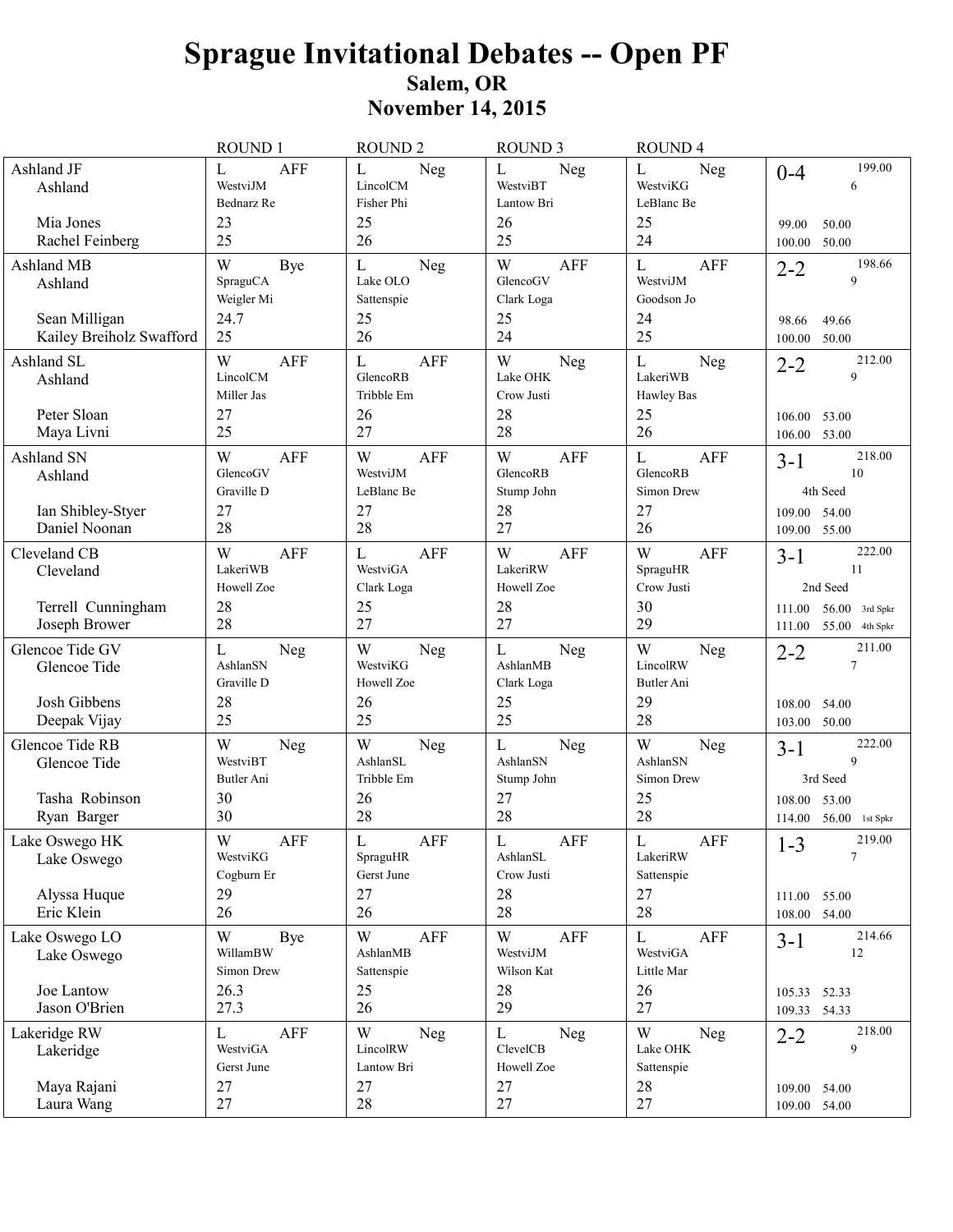|                                                          | ROUND 1                                                | ROUND <sub>2</sub>                                    | <b>ROUND 3</b>                                            | ROUND <sub>4</sub>                                          |                                                                         |
|----------------------------------------------------------|--------------------------------------------------------|-------------------------------------------------------|-----------------------------------------------------------|-------------------------------------------------------------|-------------------------------------------------------------------------|
| Lakeridge WB<br>Lakeridge                                | L<br>Neg<br>ClevelCB<br>Howell Zoe                     | W<br><b>AFF</b><br>WestviBT<br>Solomon Ju             | W<br><b>AFF</b><br>LincolCM<br>Johannes E                 | W<br><b>AFF</b><br>AshlanSL<br>Hawley Bas                   | 217.00<br>$3 - 1$<br>8                                                  |
| Rachel Winningham<br>Greg Bisbjerg                       | 26<br>24                                               | 28<br>27                                              | 28<br>28                                                  | 28<br>28                                                    | 110.00<br>56.00<br>55.00<br>107.00                                      |
| Lincoln RW<br>Lincoln                                    | $\overline{L}$<br><b>AFF</b><br>SpraguHR<br>Johnson Pa | $\mathbf{L}$<br><b>AFF</b><br>LakeriRW<br>Lantow Bri  | W<br><b>AFF</b><br>WestviKG<br>McClanahan                 | $\mathbf{L}$<br><b>AFF</b><br>GlencoGV<br><b>Butler Ani</b> | 215.00<br>$1 - 3$<br>$\overline{7}$                                     |
| Anisha RajBhandary<br>Olivia Weissflog                   | 27<br>26                                               | 27<br>27                                              | 28<br>28                                                  | 26<br>26                                                    | 54.00<br>108.00<br>107.00<br>53.00                                      |
| Lincoln CM<br>Lincoln<br>Srinik Chinnam<br>Emily Ma      | L<br>Neg<br>AshlanSL<br>Miller Jas<br>24<br>26         | W<br><b>AFF</b><br>AshlanJF<br>Fisher Phi<br>28<br>27 | $\mathbf{L}$<br>Neg<br>LakeriWB<br>Johannes E<br>27<br>27 | W<br><b>AFF</b><br>WestviBT<br>Howell Zoe<br>28<br>26       | 213.00<br>$2 - 2$<br>6<br>107.00<br>55.00<br>53.00<br>106.00            |
| Sprague HR<br>Sprague<br>Andrea Hering<br>Maeve Robinson | W<br>Neg<br>LincolRW<br>Johnson Pa<br>26<br>28         | W<br>Neg<br>Lake OHK<br>Gerst June<br>28<br>27        | $\mathbf L$<br>Neg<br>WestviGA<br>Casalino L<br>27<br>28  | $\mathbf{L}$<br>Neg<br>ClevelCB<br>Crow Justi<br>27<br>27   | 218.00<br>$2 - 2$<br>$\mathbf{Q}$<br>54.00<br>108.00<br>55.00<br>110.00 |
| Westview BT<br>Westview<br>Bhavya Bakshi                 | L<br><b>AFF</b><br>GlencoRB<br>Butler Ani<br>23        | $\mathbf L$<br>Neg<br>LakeriWB<br>Solomon Ju<br>22    | W<br><b>AFF</b><br><b>AshlanJF</b><br>Lantow Bri<br>27    | $\mathbf{L}$<br>Neg<br>LincolCM<br>Howell Zoe<br>24         | 188.00<br>$1 - 3$<br>8                                                  |
| Girijesh Thodupuruni                                     | 24                                                     | 21                                                    | 24                                                        | 23                                                          | 96.00<br>47.00<br>92.00<br>47.00                                        |
| Westview GA<br>Westview                                  | W<br>Neg<br>LakeriRW<br>Gerst June                     | W<br>Neg<br>ClevelCB<br>Clark Loga                    | W<br><b>AFF</b><br>SpraguHR<br>Casalino L                 | W<br>Neg<br>Lake OLO<br>Little Mar                          | 214.00<br>$4 - 0$<br>10<br>1st Seed                                     |
| Adit Gupta<br>Rohan Ajjarapu                             | 28<br>29                                               | 24<br>25                                              | 27<br>28                                                  | 26<br>27                                                    | 53.00<br>105.00<br>55.00<br>109.00                                      |
| Westview JM<br>Westview                                  | W<br>Neg<br>AshlanJF<br>Bednarz Re                     | $\mathbf{L}$<br>Neg<br>AshlanSN<br>LeBlanc Be         | ${\bf L}$<br>Neg<br>Lake OLO<br>Wilson Kat                | W<br>Neg<br>AshlanMB<br>Goodson Jo                          | 221.00<br>$2 - 2$<br>8                                                  |
| Anisha Javadekar<br>Mallika Moghe                        | 27<br>29                                               | 27<br>27                                              | 29<br>30                                                  | 26<br>26                                                    | 54.00<br>109.00<br>$56.00$ 2nd Spkr<br>112.00                           |
| Westview KG<br>Westview                                  | L<br>Neg<br>Lake OHK<br>Cogburn Er                     | $\mathbf{L}$<br><b>AFF</b><br>GlencoGV<br>Howell Zoe  | $\mathbf L$<br>Neg<br>LincolRW<br>McClanahan              | W<br><b>AFF</b><br>AshlanJF<br>LeBlanc Be                   | 211.00<br>$1 - 3$<br>$\overline{4}$                                     |
| Gokul Kolady<br>Yesh Godse                               | 25<br>27                                               | 24<br>24                                              | 28<br>28                                                  | 28<br>27                                                    | 105.00<br>53.00<br>106.00 54.00                                         |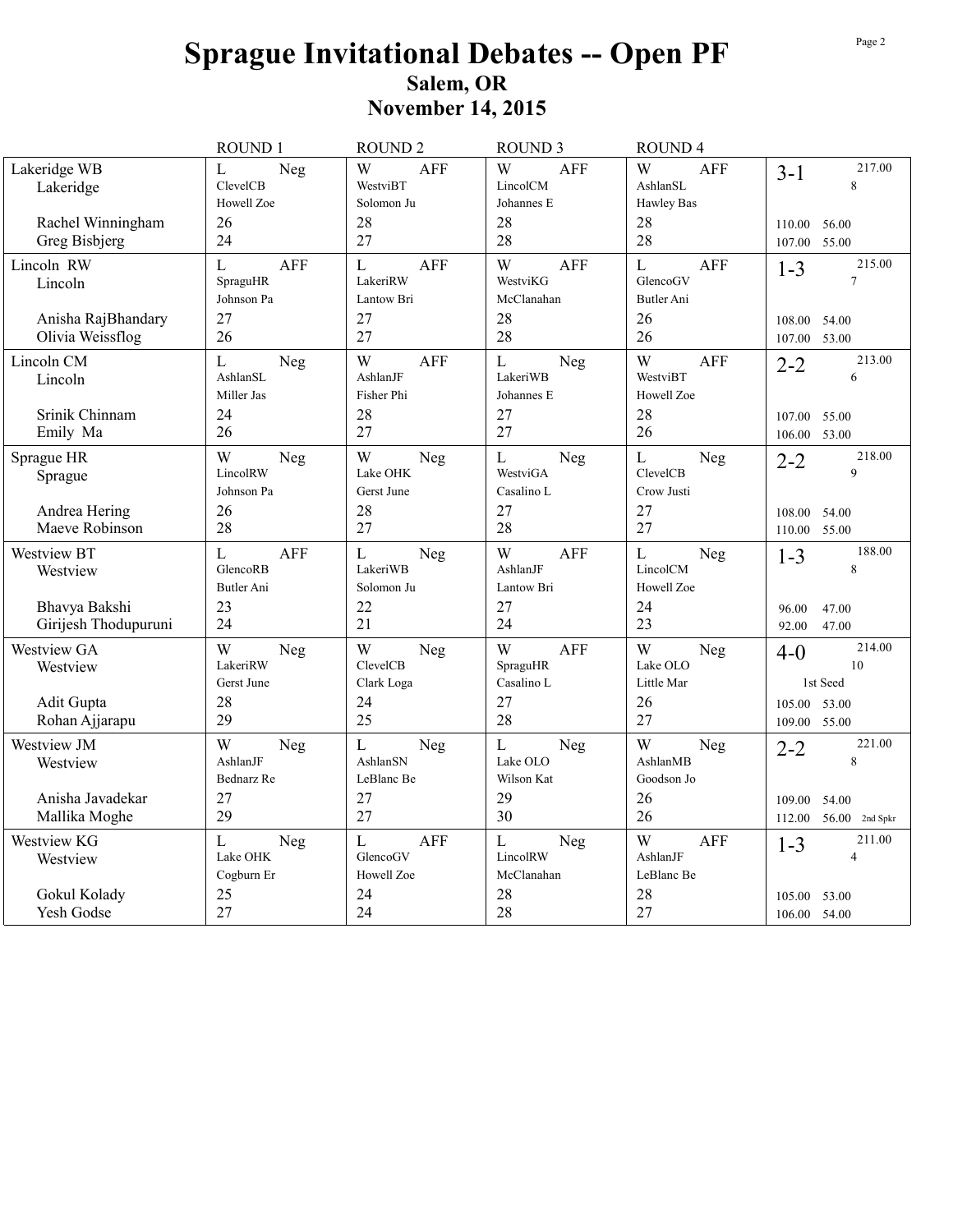# **Sprague Invitational Debates -- Open PF** Salem, OR

**November 14, 2015** 

### **Prelim Contestants**

| <b>WINS</b>    | <b>PTS</b> | OppWn          | <b>RND</b> | D H/L | OppWn | J VAR   | <b>RND</b> |
|----------------|------------|----------------|------------|-------|-------|---------|------------|
| 3              | 165        | $\overline{4}$ | 240        | $-55$ |       | .63     |            |
| 3              | 162        | 5              | 230        | $-54$ |       | $-1.2$  |            |
| 3              | 161        | 5              | 612        | $-55$ |       | $-.31$  |            |
| 2              | 169        | 6              | 617        | $-55$ |       | 1.94    |            |
| 2              | 164        | 5              | 536        | $-55$ |       |         |            |
| 2              | 163        | 6              | 758        | $-55$ |       | .99     |            |
| 2              | 161        | 4              | 789        | $-55$ |       | $-.4$   |            |
| $\overline{c}$ | 161        | $\overline{4}$ | 298        | $-53$ |       | $-.92$  |            |
| 2              | 150        | 6              | 187        | $-50$ |       | $-3.66$ |            |
|                | 169        | 6              | 131        | $-56$ |       | 1.27    |            |
|                | 164        | $\overline{4}$ | 464        | $-55$ |       | .61     |            |
|                | 163        | 6              | 275        | $-54$ |       | .46     |            |
|                | 163        | 3              | 912        | $-54$ |       | $-.22$  |            |
|                | 159        | 4              | 852        | $-54$ |       | $-1.23$ |            |
|                | 154        | 5              | 596        | $-51$ |       | $-2.28$ |            |
|                | 141        | 4              | 181        | $-47$ |       | $-7.03$ |            |
|                | 156        | 3              | 815        | $-52$ |       | $-1.59$ |            |
|                | 150        | 3              | 992        | $-51$ |       | $-3.78$ |            |
|                |            |                |            |       |       |         |            |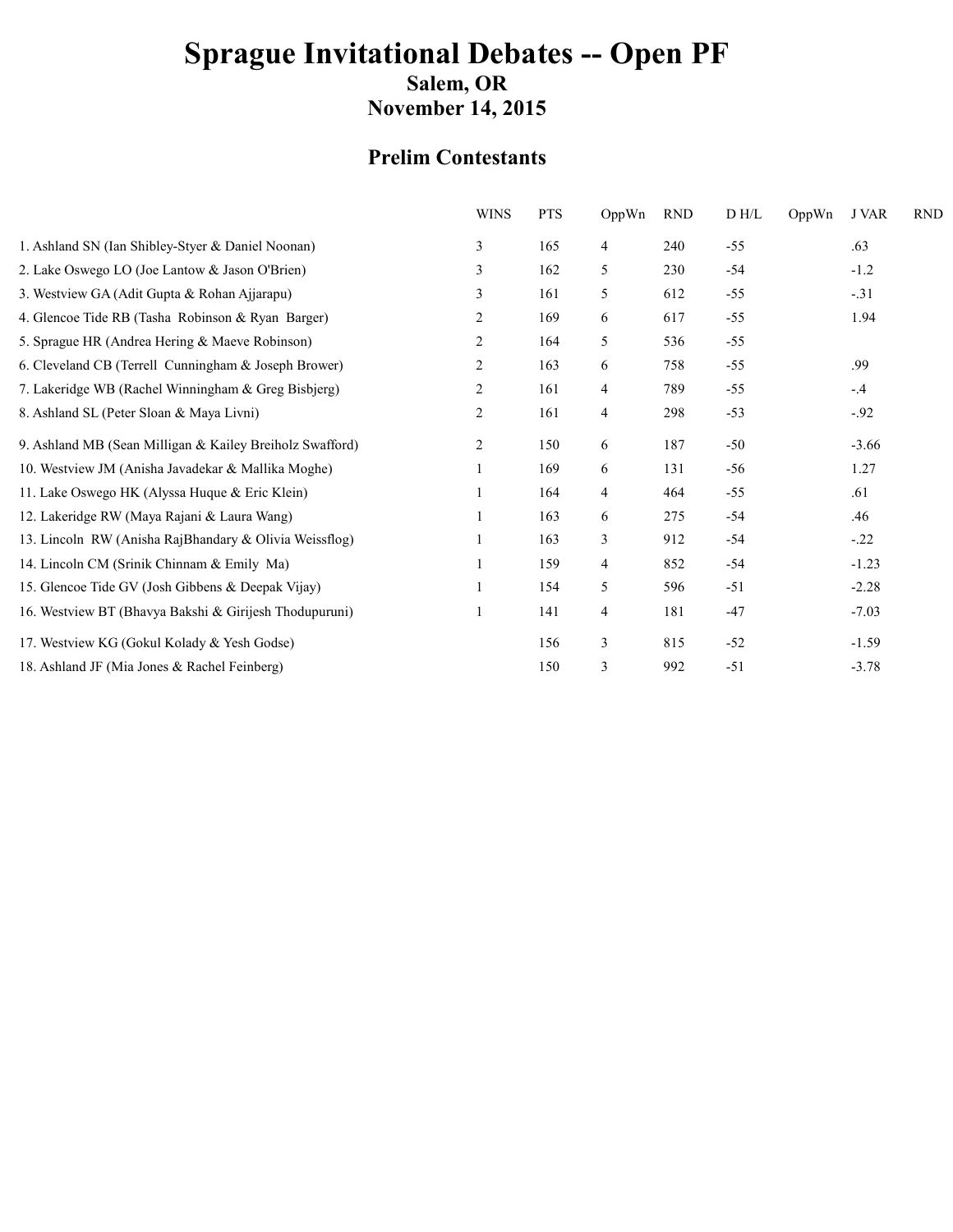**Division: Open PF** 

**GlencoRB** 

1 Ashland SN (Ian Shibley-Styer & Daniel Noonan)

4 Glencoe Tide RB (Tasha Robinson & Ryan Barger)

2 Lake Oswego LO (Joe Lantow & Jason O'Brien)

**WestviGA** 

3 Westview GA (Adit Gupta & Rohan Ajjarapu)